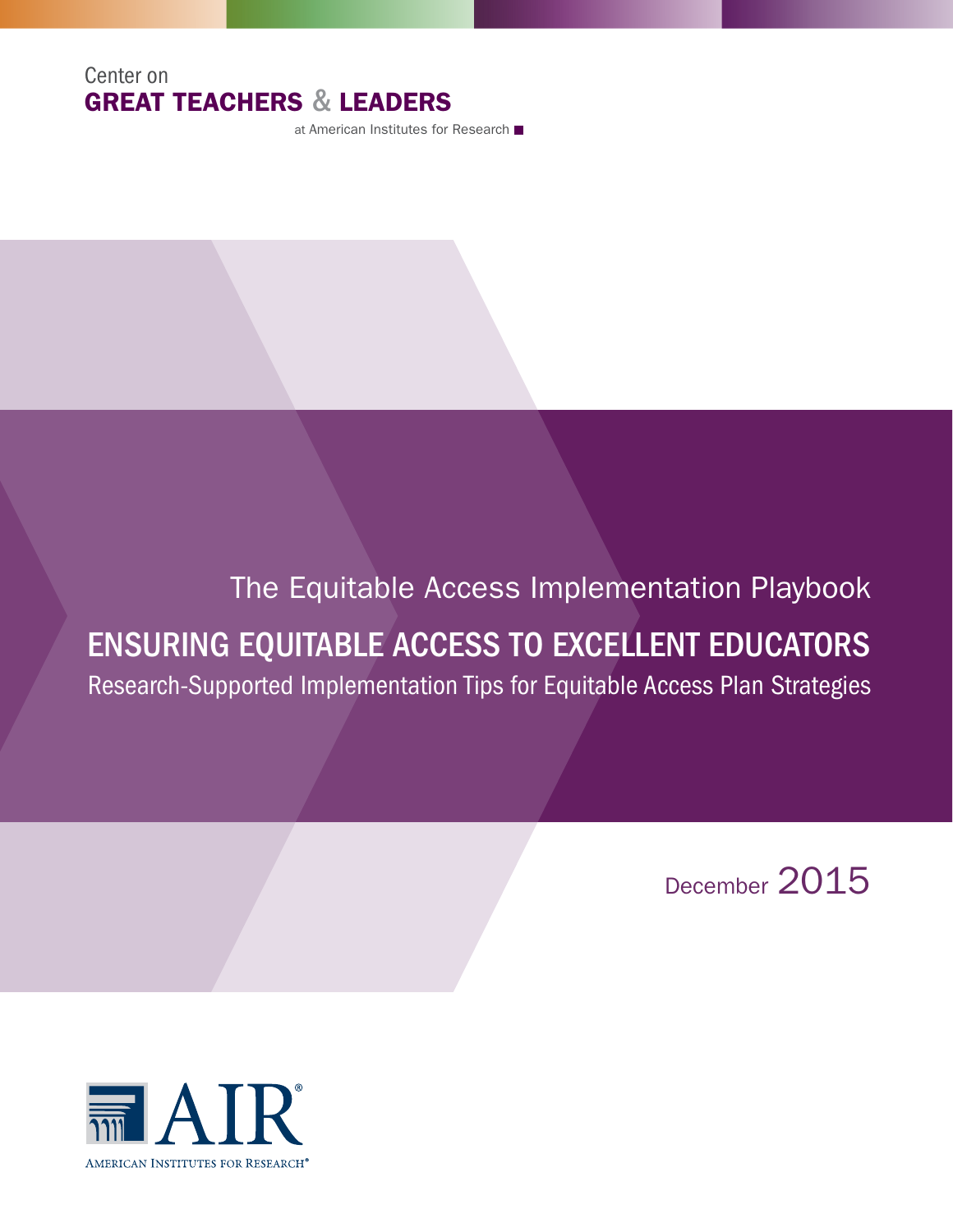Members of the Equity Team contributed to the Equity Implementation Playbook, including Judy Ennis, Ellen Sherratt, Catherine Barbour, Alex Berg-Jacobson, Aaron Butler, Dana Chambers, Jenni Fipaza, Melissa Irby-Marshall, Mariann Lemke, Cassandra Meyer, Amy Potemski, Jillian Reynolds, and Cortney Rowland from American Institutes for Research and Laura Goe from ETS. Caryl Wenzel and JoAnn Ziebarth were the editors, and Laura King designed the documents.

Reviewers for this document included representatives from the U.S. Department of Education and the Equitable Access Support Network, plus Bob Stonehill from American Institutes for Research; Jason LaTurner from the Texas Comprehensive Center; Rita Ghazal from the Texas Comprehensive Center; Janice Poda from the Council of Chief State School Officers; and members of the Delaware Teacher and Leader Effectiveness Unit: Christopher Ruszkowski, Maria Stecker, Atnre Alleyne, and Angeline Rivello.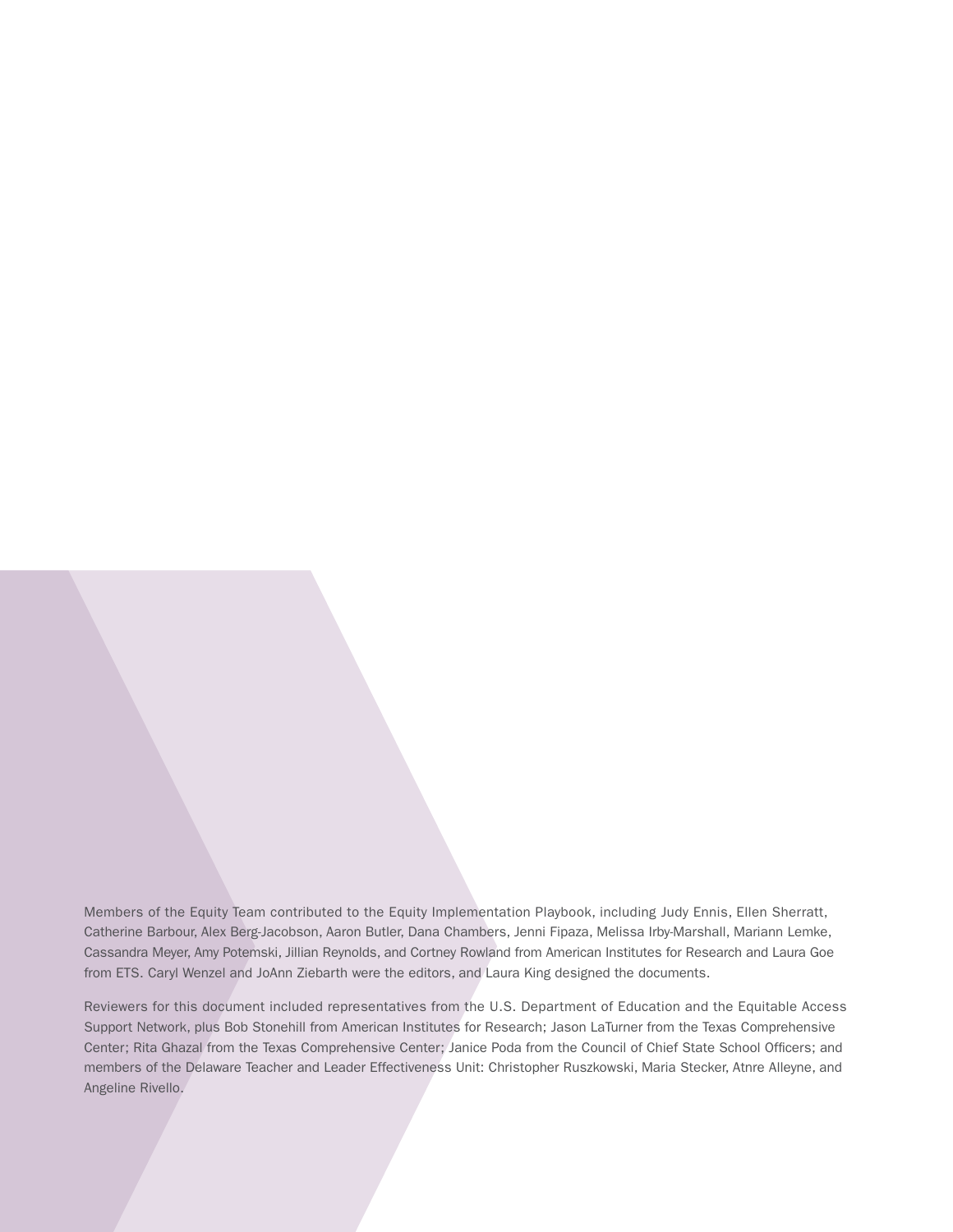# **Contents**

| Strategy 2: Strengthen Teacher Preparation for Rural and Urban Districts 3                                                                                                                                                     |
|--------------------------------------------------------------------------------------------------------------------------------------------------------------------------------------------------------------------------------|
|                                                                                                                                                                                                                                |
| Strategy 4: Induction and Mentoring runders and successive contact to contact the contact of the strategy 4: Induction and Mentoring runders and contact to contact the strategy of the strategy of the strategy of the strate |
| Strategy 5: Providing Professional Learning Experiences to Teachers in High-Need Schools. 10                                                                                                                                   |
|                                                                                                                                                                                                                                |
|                                                                                                                                                                                                                                |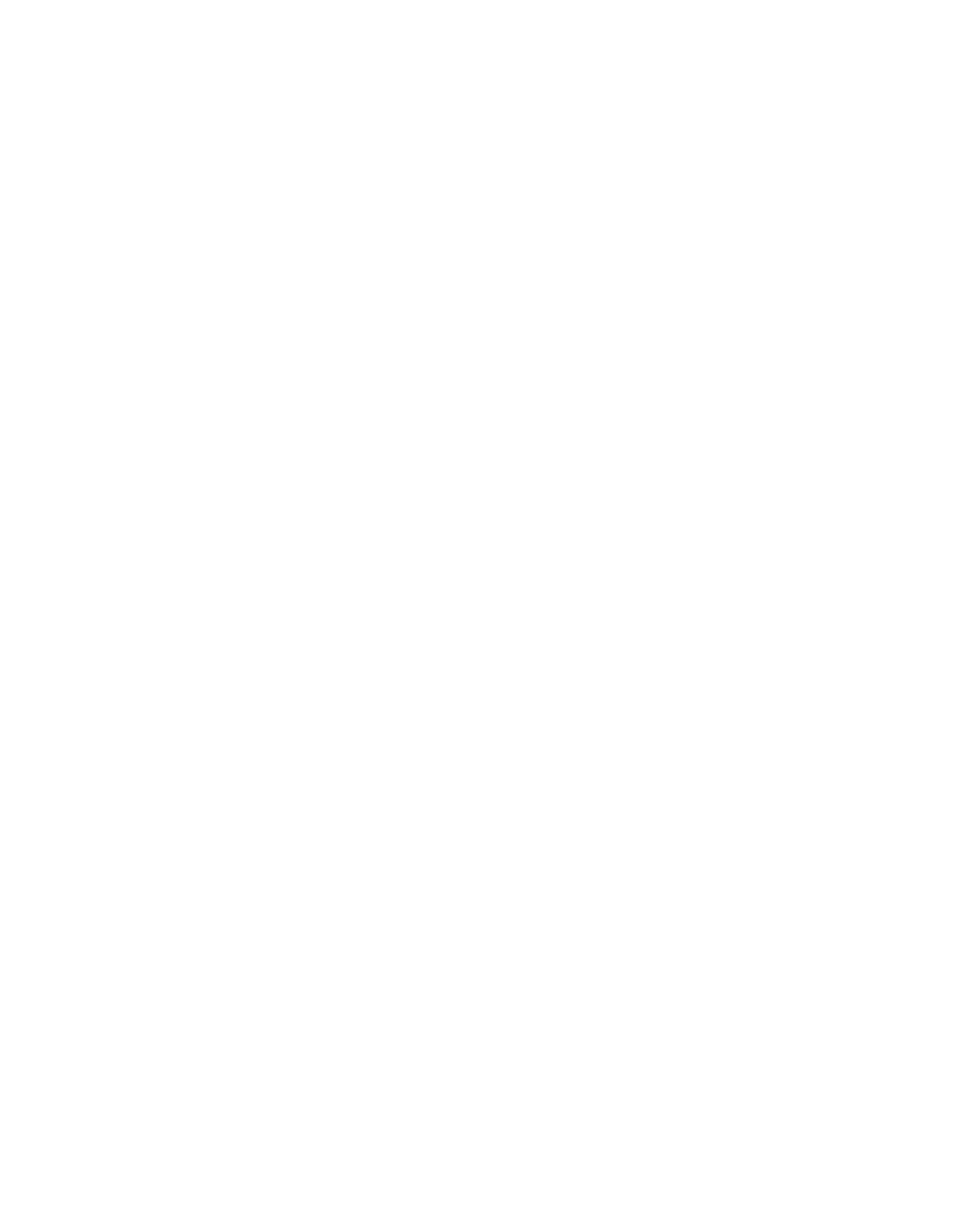<span id="page-4-0"></span>This resource is a companion document to *[Ensuring Equitable Access to Excellent Educators: Strategic Guidance for](http://www.gtlcenter.org/sites/default/files/Guidance_Districts.pdf)  [Districts](http://www.gtlcenter.org/sites/default/files/Guidance_Districts.pdf)*. It provides research-based information for local education agencies (LEAs) on the effective implementation of seven common strategies that state education agencies (SEAs) have included in their equity plans.

- Strategy 1: School leadership
- Strategy 2: Teacher preparation
- Strategy 3: Recruitment and selection
- Strategy 4: Induction and mentoring
- Strategy 5: Professional learning
- Strategy 6: Compensation and career pathways
- Strategy 7: School climate and conditions

This document provides links to suggested resources and summaries of the tips and recommendations within these resources for LEA leaders to consider when determining detailed implementation plans for each strategy.

## Strategy 1: School Leadership

The following are tips and recommendations for enhancing school leadership at the LEA level. These tips are drawn from the resources cited in this section.

- **E** Leadership Preparation, Professional Learning, and Evaluation Tip 1. Leverage principal evaluation systems to enhance leadership for effective teaching and leading in high-need districts and schools.
- **Example 2. Leadership Preparation, Professional Learning, and Evaluation Tip 2.** Leverage teacher and principal evaluation results to identify targeted, job-embedded professional development.
- **E** Leadership Preparation, Professional Learning, and Evaluation Tip 3. Align leadership preparation program standards and district hiring practices and selectively hire the most qualified applicants.
- **E** Leadership Preparation, Professional Learning, and Evaluation Tip 4. Cultivate strong partnerships with educator preparation programs to streamline or revise approval processes for both alternative route and traditional programs and implement high-quality leadership internship programs.

- Which of the state strategies are already supported by initiatives or policies in your district?
- Which of the implementation tips resonates most within the context of your LEA's needs?
- What changes or expansions are needed to support these existing programs (consider both the state and local levels as appropriate)?
- If any of these strategies are not yet supported in your district, what actions can your LEA take to begin implementation?
- What does your LEA need from the SEA or the state department of education (e.g., direct technical assistance and guidance documents)?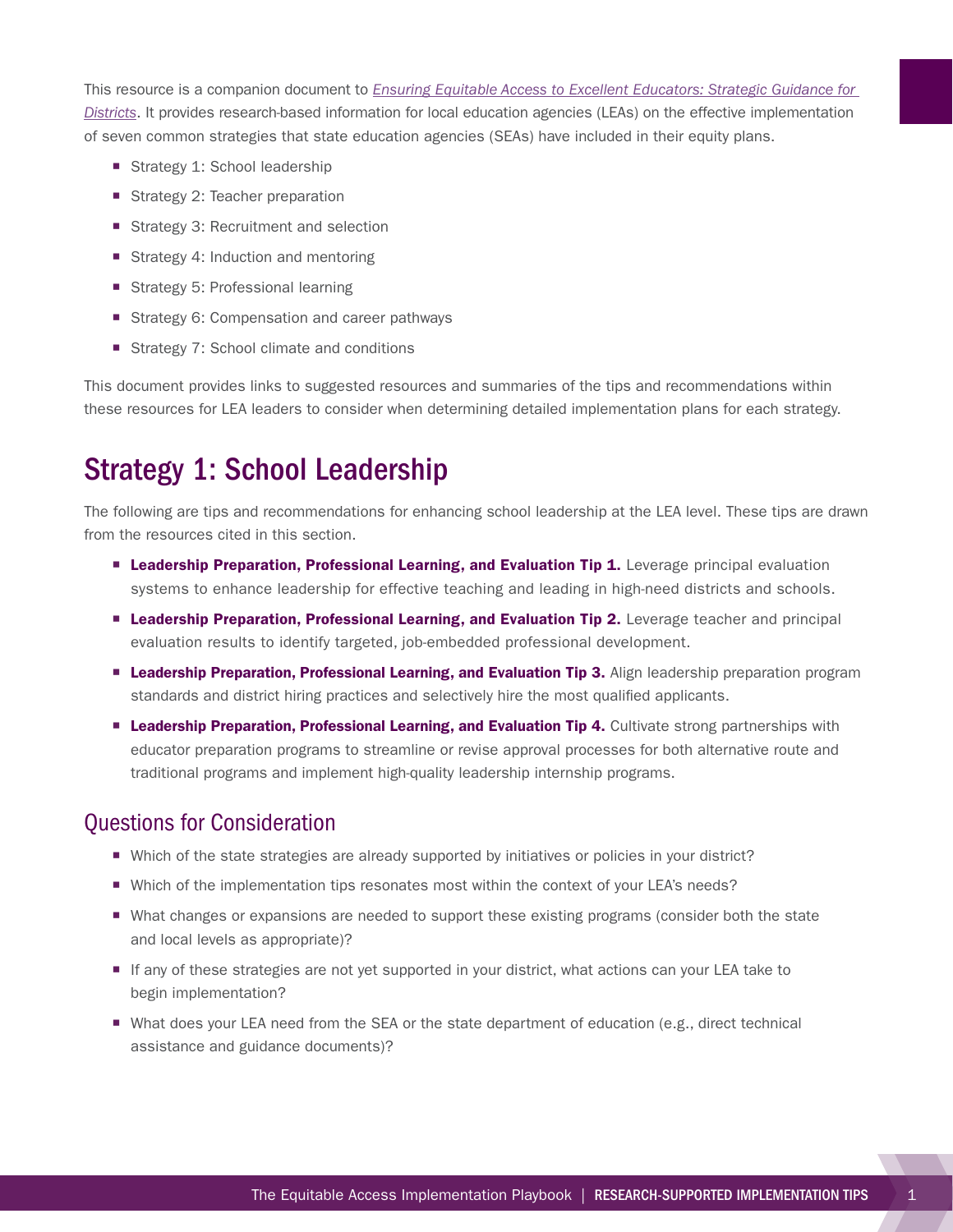Turnbull, B. J., Riley, D. L., Arcaira, E. R., Anderson, L. M., & MacFarlane, J. R. (2013). *Building a stronger principalship,*  Vol. 1: Six districts begin the principal pipeline initiative. New York, NY: The Wallace Foundation. Retrieved from [http://www.wallacefoundation.org/knowledge-center/school-leadership/principal-training/Documents/Six-](http://www.wallacefoundation.org/knowledge-center/school-leadership/principal-training/Documents/Six-Districts-Begin-the-Principal-Pipeline-Initiative.pdf)[Districts-Begin-the-Principal-Pipeline-Initiative.pdf](http://www.wallacefoundation.org/knowledge-center/school-leadership/principal-training/Documents/Six-Districts-Begin-the-Principal-Pipeline-Initiative.pdf)

This report is the first of three evaluation reports of The Wallace Foundation's Principal Pipeline Initiative that was conducted by Policy Studies Associates Inc. and the RAND Corporation. The Wallace Foundation grant being evaluated was intended to support districts in the creation of leadership standards aligned to hiring practices, which would involve offering high-quality preservice training, selectively hiring only the most qualified applicants, and providing on-the-job evaluation and support. This initial report describes the first-year plans and activities of the six participating districts in the 2011–12 school year.

### Mitgang, L. D. (2003). *Beyond the pipeline: Getting the principals we need where they are needed most.* New York, NY: The Wallace Foundation. [http://www.wallacefoundation.org/knowledge-center/school-leadership/key](http://www.wallacefoundation.org/knowledge-center/school-leadership/key-research/Documents/Beyond-the-Pipeline-Getting-the-Principals-We-Need.pdf)[research/Documents/Beyond-the-Pipeline-Getting-the-Principals-We-Need.pdf](http://www.wallacefoundation.org/knowledge-center/school-leadership/key-research/Documents/Beyond-the-Pipeline-Getting-the-Principals-We-Need.pdf)

This Wallace Foundation policy brief examines three independent research studies to determine the causes of the current problems in the labor market for principals. The findings suggest that policies and practices designed solely to add more certified candidates to the job pipeline miss the central challenges underlying the difficulty that districts face in attracting and retaining high-quality leaders. The challenges include a lack of incentives to draw quality leaders to the lowest performing schools, regulatory issues, and counterproductive hiring practices. Using these findings, the report provides policy implications to indicate ways to better address these problems.

### Kowal, J., & Hassel, E. A. (2011). *Importing leaders for school turnarounds: Lessons and opportunities.* Chapel Hill, NC: Public Impact. Retrieved from [http://www.darden.virginia.edu/uploadedFiles/Darden\\_Web/Content/Faculty\\_](http://www.darden.virginia.edu/uploadedFiles/Darden_Web/Content/Faculty_Research/Research_Centers_and_Initiatives/Darden_Curry_PLE/School_Turnaround/importing-leaders-for-school-turnarounds.PDF) [Research/Research\\_Centers\\_and\\_Initiatives/Darden\\_Curry\\_PLE/School\\_Turnaround/importing-leaders-for](http://www.darden.virginia.edu/uploadedFiles/Darden_Web/Content/Faculty_Research/Research_Centers_and_Initiatives/Darden_Curry_PLE/School_Turnaround/importing-leaders-for-school-turnarounds.PDF)[school-turnarounds.PDF](http://www.darden.virginia.edu/uploadedFiles/Darden_Web/Content/Faculty_Research/Research_Centers_and_Initiatives/Darden_Curry_PLE/School_Turnaround/importing-leaders-for-school-turnarounds.PDF)

This report, prepared by Public Impact for the University of Virginia's Partnership for Leaders in Education, explores lessons about when and how organizations in other sectors import leaders, including how organizations push people away, train staff members, and foster employee success. These efforts can be useful to state and local leaders for importing talent in lowest performing schools.

### Mitgang, L., Gill, J., & Cummins, H. J. (2013). *Districts matter: Cultivating the principals urban schools need.*  New York, NY: The Wallace Foundation. Retrieved from [http://www.wallacefoundation.org/knowledge-center/](http://www.wallacefoundation.org/knowledge-center/school-leadership/district-policy-and-practice/Documents/Districts-Matter-Cultivating-the-Principals-Urban-Schools-Need.pdf) [school-leadership/district-policy-and-practice/Documents/Districts-Matter-Cultivating-the-Principals-Urban-](http://www.wallacefoundation.org/knowledge-center/school-leadership/district-policy-and-practice/Documents/Districts-Matter-Cultivating-the-Principals-Urban-Schools-Need.pdf)[Schools-Need.pdf](http://www.wallacefoundation.org/knowledge-center/school-leadership/district-policy-and-practice/Documents/Districts-Matter-Cultivating-the-Principals-Urban-Schools-Need.pdf)

This report, published by The Wallace Foundation, emphasizes two key tasks that districts need to do to best develop and cultivate the most highly qualified principals. Evidence finds that districts need to (1) build a large corps of well-qualified candidates and (2) support leaders on the job. The report details how doing so can lead to outcomes that are more successful.

#### Fuller, E. J., Hollingworth, L., & Young, M. D. (2015). Working conditions and retention of principals in small and mid-sized urban districts. *Advances in Educational Administration, 22,* 41–64.

This article analyzes survey data from a sample of Texas principals who were asked about their intentions to stay in their schools and their perceptions of working conditions, such as support and facilities, salary, resources, autonomy to make decisions, testing and accountability pressures, and relationships with supervisors.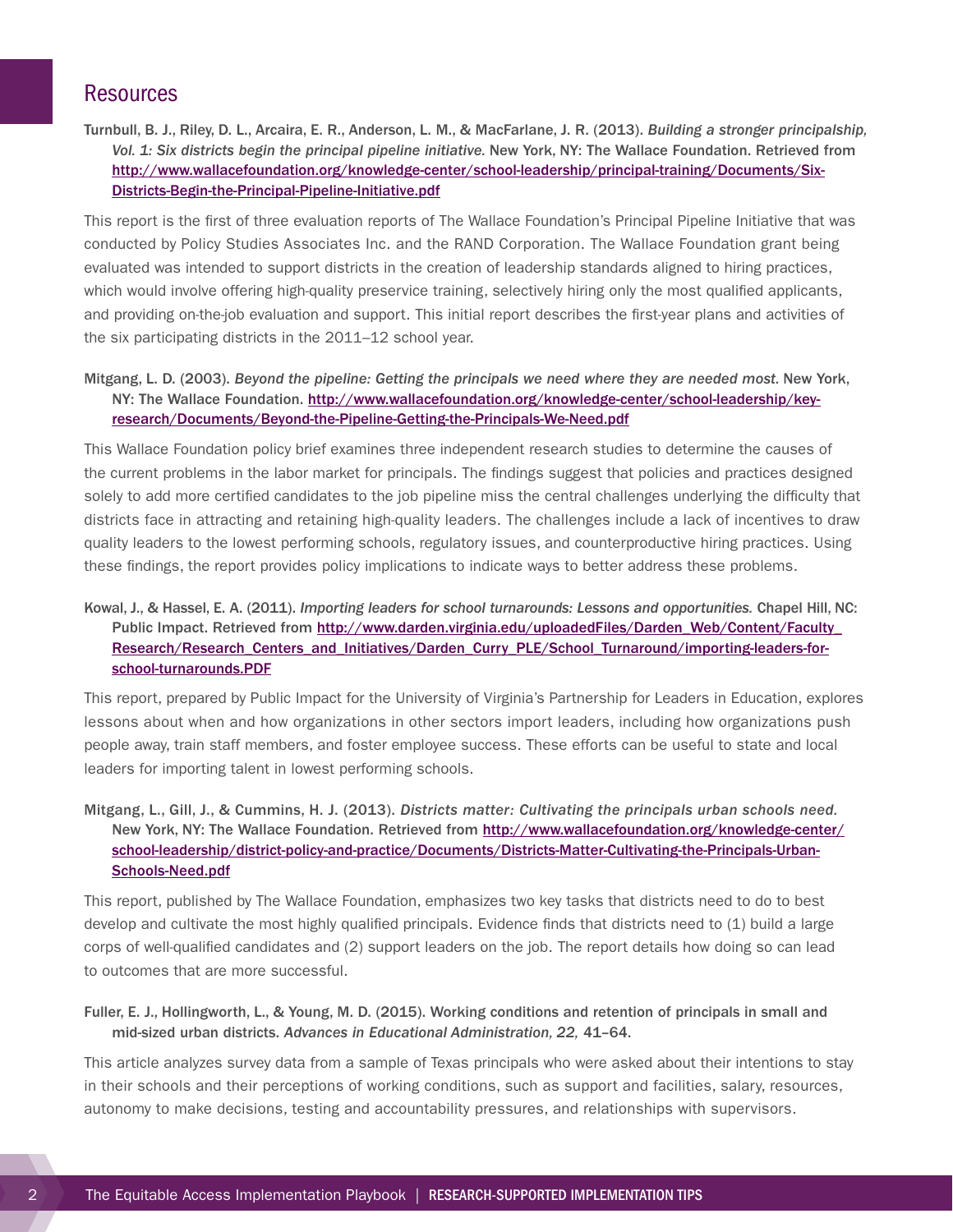# <span id="page-6-0"></span>Strategy 2: Strengthen Teacher Preparation for Rural and Urban Districts

The following are tips and recommendations for enhancing teacher preparation at the LEA level. These tips are drawn from the resources cited in this section.

- **Example 7** Teacher Preparation Tip 1. Cultivate strong partnerships with teacher preparation programs to streamline or revise approval processes for programs and implement high-quality teacher residency or grow-yourown programs.
- **Example Teacher Preparation Tip 2.** Measure the knowledge and skills of preparation program graduates to improve the validity and rigor of current teacher candidacy assessments.
- **Teacher Preparation Tip 3.** Provide teacher candidates with seamless transitions between preparation and induction to help balance teacher supply and demand and foster communication between LEAs and preparation programs regarding local needs.
- **Teacher Preparation Tip 4.** Track strengths and weaknesses of teacher preparation programs through follow-up with recent graduates to obtain their perceptions of the preparation program, especially for those working in high-need schools.
- **Teacher Preparation Tip 5.** Track graduates' placement, retention, and (if possible) their effectiveness to determine the extent to which their teacher preparation program serves the staffing needs of high-need schools.

## Questions for Consideration

- Which of the state strategies are already supported by initiatives or policies in your district?
- Which of the implementation tips resonates most within the context of your LEA's needs?
- ¡ What changes or expansions are needed to support these existing strategies or strategy-related programs?
- ¡ If any of these strategies are not yet supported in your district, what actions can your LEA take to begin implementation?
- What does your LEA need from the SEA or the state department of education (e.g., direct technical assistance and guidance documents)?

### **Resources**

Barry, B., Montgomery, D., Curtis, R., Hernandez, M., Wurtzel, J., & Snyder, J. (2008). *Creating and sustaining urban teacher residencies: A new way to recruit, prepare, and retain effective teachers in high-needs districts.*  Washington, DC: The Aspen Institute. Retrieved from [http://www.aspeninstitute.org/sites/default/files/](http://www.aspeninstitute.org/sites/default/files/content/docs/pubs/FINAL.CREATINGANDSUSTAININGUTR.PDF) [content/docs/pubs/FINAL.CREATINGANDSUSTAININGUTR.PDF](http://www.aspeninstitute.org/sites/default/files/content/docs/pubs/FINAL.CREATINGANDSUSTAININGUTR.PDF)

This publication from The Aspen Institute discusses the clinical residency model of teacher preparation as both an effective preparation strategy and a direct response to the problems of teacher recruitment and retention in high-need schools. Urban teacher residency programs generally have high percentages of graduates from minority backgrounds who are specifically trained, through strong partnerships with urban schools, to be successful teachers in those schools after graduation. The programs continue to mentor and support new teachers for several years after they take full-time positions. Because many of the residency programs prepare their candidates for a specific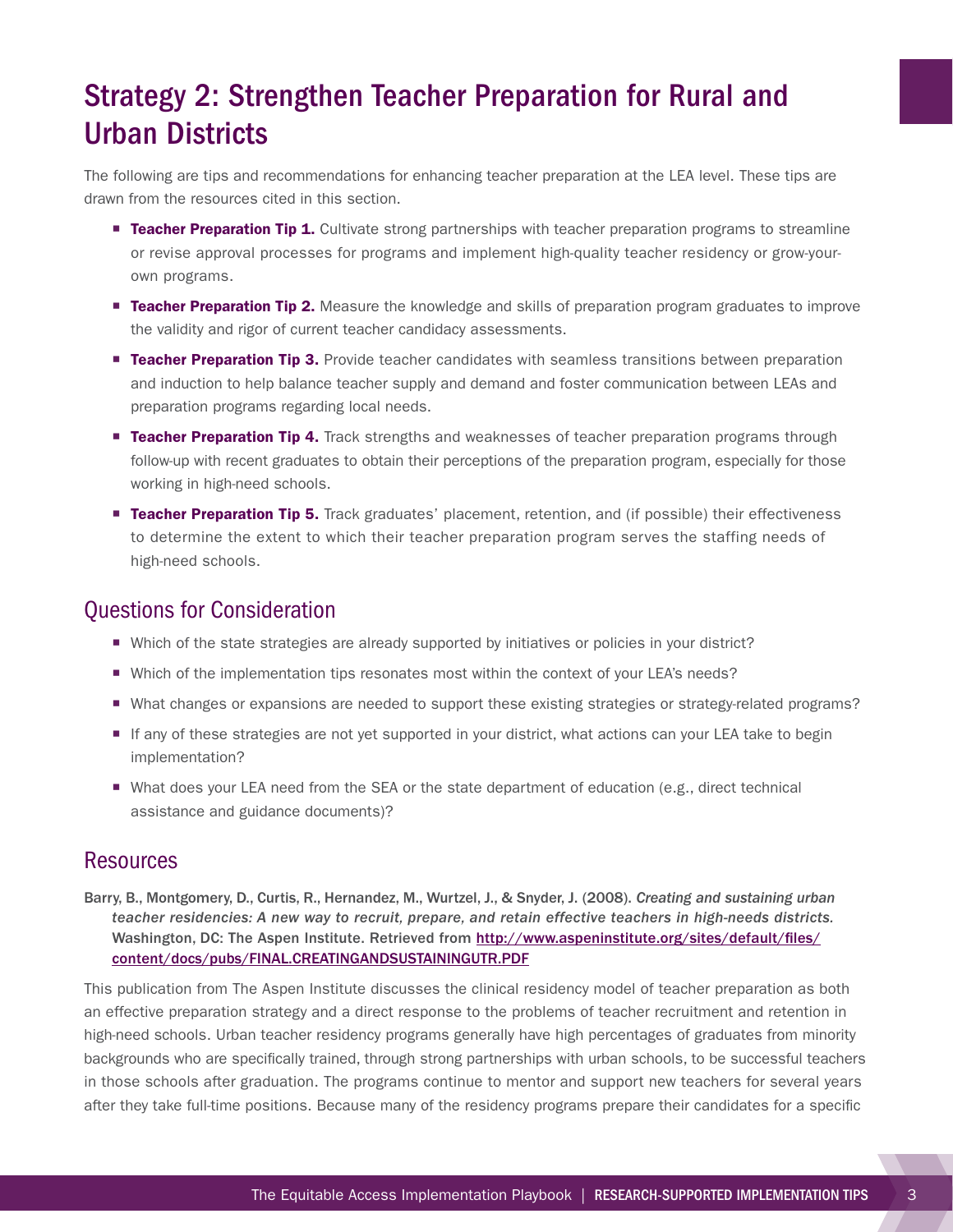<span id="page-7-0"></span>district, the program has easy access to graduates for mentoring follow-up and can report confident data on teacher retention and effectiveness.

### National Council for Accreditation of Teacher Education. (2010). *Transforming teacher education through clinical practice: A national strategy to prepare effective teachers.* Washington, DC: Author. Retrieved from <http://www.ncate.org/LinkClick.aspx?fileticket=zzeiB1OoqPk%3D&tabid=715>

This 2010 report of the National Council for Accreditation of Teacher Education Blue Ribbon Panel on Clinical Preparation and Partnerships for Improved Student Learning stresses the central role of clinical practice in reforming teacher preparation and recommends that educator preparation programs include inservice development of their graduates as part of their responsibility to ensure effectiveness in the classroom.

#### Barley, Z. A. (2009). Preparing teachers for rural appointments: Lessons from the mid-continent. *The Rural Educator, 30*(3), 10–15. Retrieved from <http://files.eric.ed.gov/fulltext/EJ869310.pdf>

This study does not look at the effects of a rural placement program on outcomes for teachers or students. Rather, it scans the various components of preparation programs in central U.S. states related to teaching in rural schools. The study highlights previous research and surveys rural education teachers on their needs.

Barley, Z. A., & Brigham, N. (2008). *Preparing teachers to teach in rural schools* (Issues & Answers Report, REL 2008–No. 045). Washington, DC: U.S. Department of Education, Institute of Education Sciences, National Center for Education Evaluation and Regional Assistance, Regional Educational Laboratory Central. Retrieved from [http://ies.ed.gov/ncee/edlabs/regions/central/pdf/REL\\_2008045\\_sum.pdf](http://ies.ed.gov/ncee/edlabs/regions/central/pdf/REL_2008045_sum.pdf)

This Regional Educational Laboratory Central brief focuses on North Dakota, South Dakota, Nebraska, Kansas, Missouri, Wyoming, and Colorado because this region has a higher percentage of rural students and schools compared with the national average. It highlights considerations for preparing teachers to teach in rural settings and identifies five promising program components to prepare teachers to teach in rural settings, including a rural placement.

Weinstein, C. S., Tomlinson-Clarke, S., & Curran, M. (2004). Toward a conception of culturally responsive classroom management. *Journal of Teacher Education*, 55(1), 25-38. Retrieved from [http://www.sagepub.com/eis/](http://www.sagepub.com/eis/Weinstein.pdf) [Weinstein.pdf](http://www.sagepub.com/eis/Weinstein.pdf)

This study includes helpful considerations when building culturally inclusive and sensitive preparation programs or courses.

## Strategy 3: Recruitment and Retention Challenges

The following are tips and recommendations for addressing recruitment and retention challenges at the LEA level. These tips are drawn from the resources cited in this section.

- **Recruitment and Retention Tip 1.** Align educator licensing and certification systems to the latest research on effective teaching and leading.
- **Recruitment and Retention Tip 2.** Work with schools to collect data on educator turnover that may point to possible sources of turnover and suggest potential solutions (e.g., teacher satisfaction surveys and school climate indicators).
- **Recruitment and Retention Tip 3.** Consider offering flexible career pathways and alternative staffing structures, such as part-time teaching or job sharing.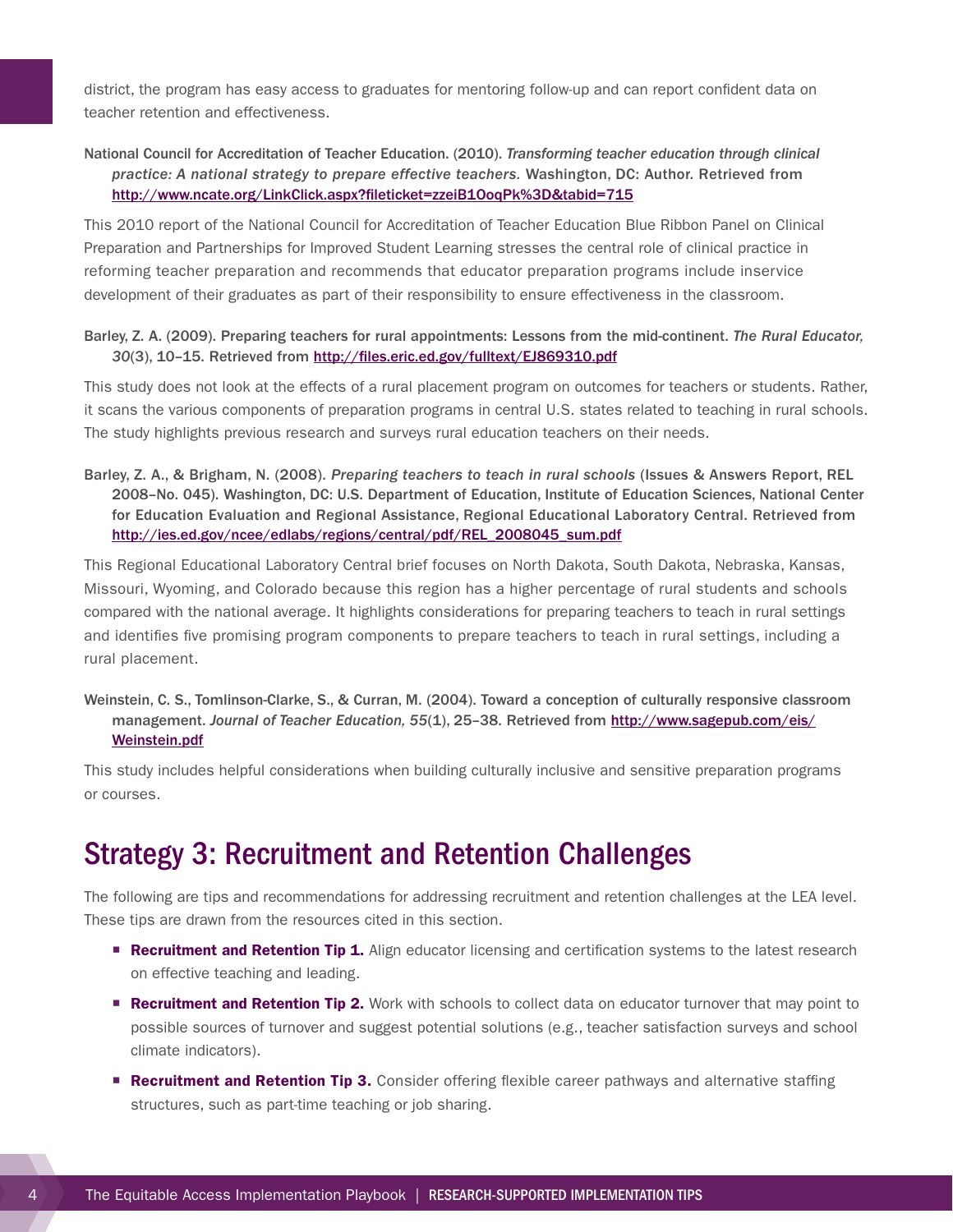- **Recruitment and Retention Tip 4.** Examine the effectiveness of local hiring practices, incentive-based programs (such as compensation), and professional learning.
- **Recruitment and Retention Tip 5.** Strengthen routes to preparation, including the development of clinical experiences for candidates and teacher residency programs.
- **Recruitment and Retention Tip 6.** Identify educator vacancies early to be more competitive with other districts.

## Questions for Consideration

- Which of the state strategies are already supported by initiatives or policies in your district?
- Which of the implementation tips resonates most within the context of your LEA's needs?
- ¡ What changes or expansions are needed to support these existing strategies or strategy-related programs?
- If any of these strategies are not yet supported in your district, what actions can your LEA take to begin implementation?
- What does the LEA need from the SEA or the state department of education (e.g., direct technical assistance and guidance documents)?

## **Resources**

Hayes, K. T., & Behrstock, E. (2009). *Teacher recruitment: Strategies for widening the teaching pool in a shrinking economy* (Policy-to-Practice Brief). Washington, DC: National Comprehensive Center for Teacher Quality. Retrieved from [http://www.gtlcenter.org/sites/default/files/docs/RtoP\\_Brief\\_TeacherRecruitment.pdf](http://www.gtlcenter.org/sites/default/files/docs/RtoP_Brief_TeacherRecruitment.pdf)

This policy-to-practice brief provides examples of how district and state leaders can take advantage of the renewed interest in teaching as a career path during challenging economic times. Particular attention is given to promoting the teaching profession as a strategy to improve the recruitment of highly effective teachers to high-need schools and subject areas. This resource may be particularly helpful in learning about grow-your-own programs that already exist. Examples and links for three programs in Illinois, North Carolina, and Colorado also are discussed.

Imazeki, J., & Goe, L. (2009). *The distribution of highly qualified, experienced teachers: Challenges and opportunities*  (TQ Research and Policy Brief). Washington, DC: National Comprehensive Center for Teacher Quality. Retrieved from http://www.lauragoe.com/lauragoe/imazekigoe-distribution.pdf? sm\_au\_=iVVPr7npnHfNJ5fM

This brief discusses research to date (up to 2009) on improving access to highly qualified, experienced teachers. The authors also identify potential policy responses to challenges related to inequitable access and strategies for states and districts to use data to identify schools in need of assistance. The brief also includes examples of strategies used by states and districts to improve access to effective educators.

Behrstock, E., & Clifford, M. (2010). *Ensuring the equitable distribution of teachers: Strategies for school, district, and state leaders* (TQ Research and Policy Brief). Washington, DC: National Comprehensive Center for Teacher Quality. Retrieved from<http://www.gtlcenter.org/sites/default/files/docs/EnsuringEquitableDistributionTeachers.pdf>

This brief provides an overview of school policies and practices that influence equitable access to effective educators. The authors also provide examples of strategies for school, district, and state leaders to address teacher recruitment, hiring, and placement practices plus improve working conditions.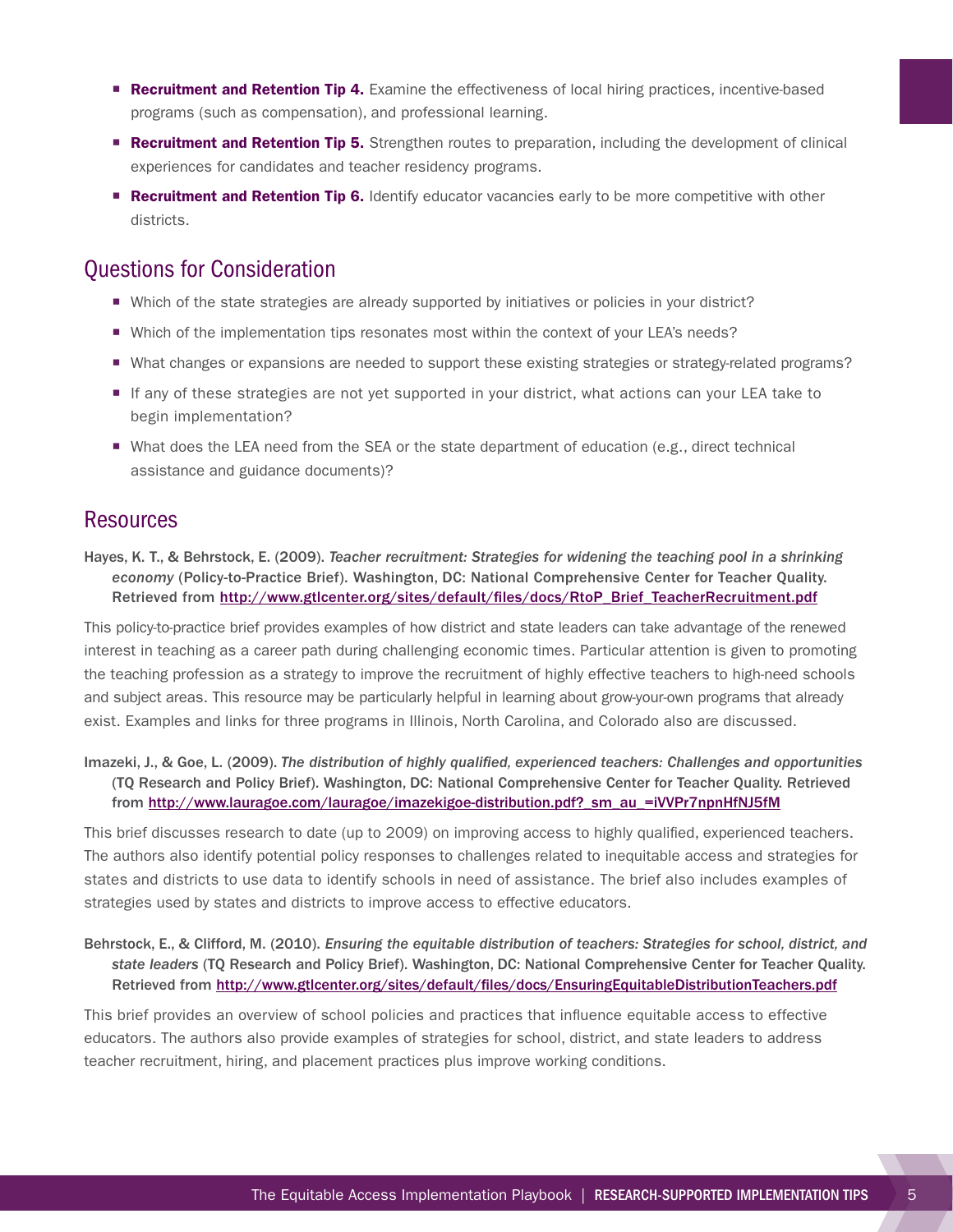### Behrstock, E., & Clifford, M. (2009). *Leading Gen Y teachers: Emerging strategies for school leaders* (TQ Research & Policy Brief). Washington, DC: National Comprehensive Center for Teacher Quality. Retrieved from <http://files.eric.ed.gov/fulltext/ED520777.pdf>

This brief discusses strategies for school and district leaders to use to attract and retain teachers from Generation Y, those who were born between 1977 and 1995. It includes lessons learned from the private sector; a summary of research on retaining teachers from Gen Y; and specific example strategies for school leaders, such as promoting a positive and supportive school culture, improving teachers' skills and knowledge, focusing on instructional leadership, and encouraging shared leadership.

### Ahmad, F. Z., & Boser, U. (2014). *America's leaky pipeline for teachers of color: Getting more teachers of color into the classroom.* Washington, DC: Center for American Progress. Retrieved from [https://cdn.americanprogress.](https://cdn.americanprogress.org/wp-content/uploads/2014/05/TeachersOfColor-report.pdf) [org/wp-content/uploads/2014/05/TeachersOfColor-report.pdf](https://cdn.americanprogress.org/wp-content/uploads/2014/05/TeachersOfColor-report.pdf)

Published by the Center for American Progress, this report examines the pipeline for teachers of color and possible barriers to a more diverse pool of teachers in high-minority schools. Specifically, the authors find that there is a demographic mismatch between teachers and students, and they suggest this situation may be caused by low enrollment in teacher preparation programs by teachers of color and higher turnover among teachers of color. The report focuses on the constraints that make it difficult to find high-quality candidates of color (e.g., fewer candidates of color are enrolling in college, including teacher preparation programs). This report may help districts and schools think about how pieces of their own pipelines may be improved to attract more candidates of color to the profession.

#### American Youth Policy Forum. (2012). *Building an effective teacher pipeline: List of resources.* Washington, DC: Author. Retrieved from <http://www.aypf.org/wp-content/uploads/2012/05/Teacher%20Pipeline%20Resources.pdf>

In 2012, the American Youth Policy Forum prepared this list of resources on building an effective teacher pipeline for a congressional staff briefing.

### Center for Teacher Quality. (2009). *Strengthening and diversifying the teacher recruitment pipeline: Current efforts.*  Washington, DC: National Education Association. Retrieved from [http://www.nea.org/assets/docs/HE/](http://www.nea.org/assets/docs/HE/TQbook09.pdf) [TQbook09.pdf](http://www.nea.org/assets/docs/HE/TQbook09.pdf)

This report by the Teacher Quality Department and the Center for Great Public Schools at the National Education Association outlines three strategies for increasing the supply of teachers in high-need areas, including specific subjects, specialties, and teachers of color: college fellow programs, high school teacher cadet programs and academies, and community college programs. The report scans the successes and challenges in the programs that are meant to attract more high-quality and diverse candidates into the teaching profession. It notes examples that may be helpful and some specific issues that can hinder the success of any program.

### Kowal, J., & Hassel, B. C. (with Crittenden, S., & Rosch, J.). (2009). *Expanding the pipeline of teachers and principals in urban public schools: Design principles and conditions for success.* Chapel Hill, NC: Public Impact. Retrieved from [http://publicimpact.com/images/stories/publicimpact/documents/Human\\_Capital\\_Report.pdf](http://publicimpact.com/images/stories/publicimpact/documents/Human_Capital_Report.pdf)

This report, prepared by Public Impact, examines the initiatives supported by the Cleveland and George Gund Foundations to develop teacher and principal pipelines for a talent pool prepared for and committed to urban education. It analyzes 18 specific efforts conducted at the national and district levels to identify common themes and best practices.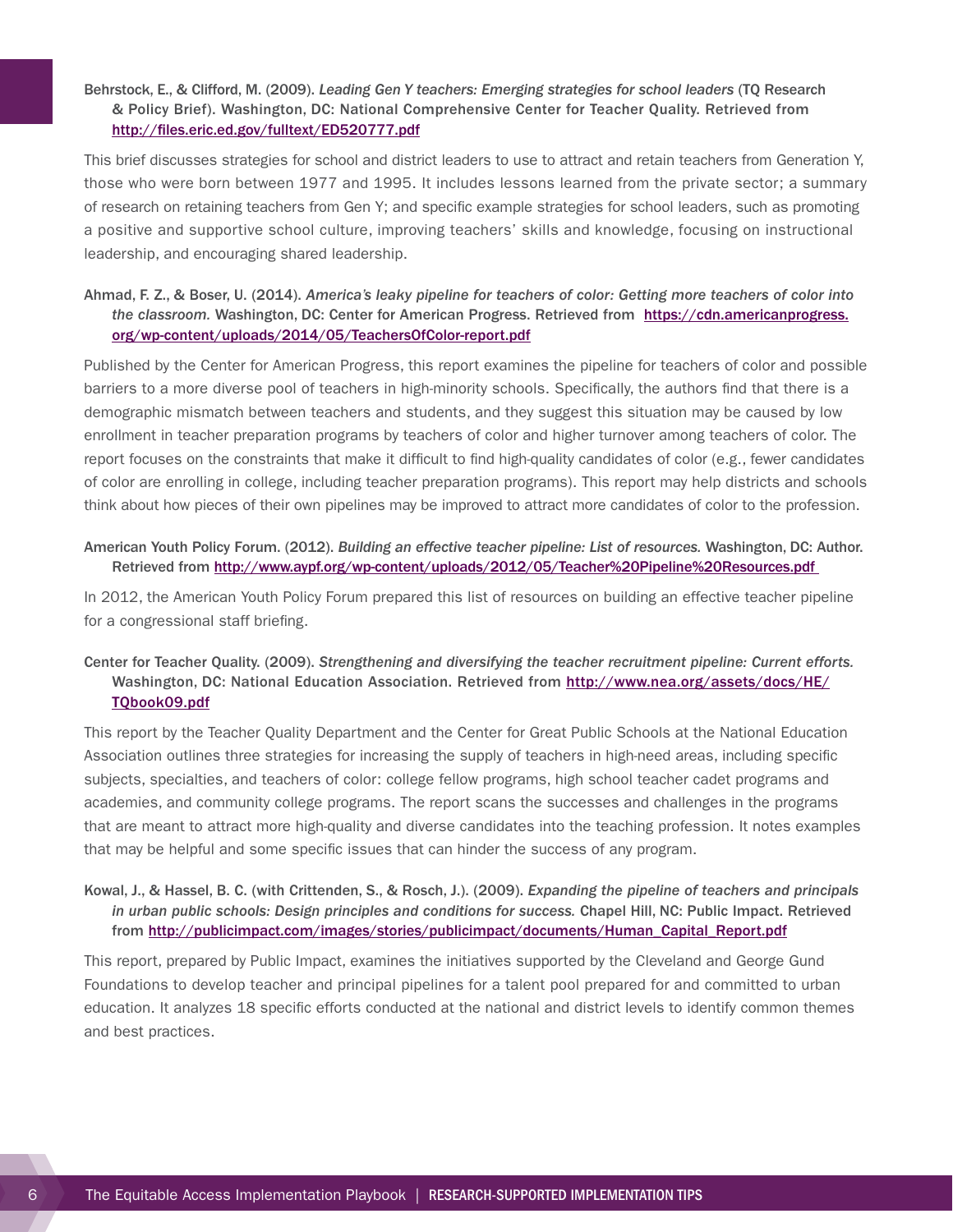#### Guarino, C. M., Santibanez, L., & Daley, G. A. (2006). Teacher recruitment and retention: A review of the recent empirical literature. *Review of Educational Research, 76*(2), 173–208.

This meta-analysis focuses on the research related to teacher recruitment and retention. It includes a summary of the trends in teacher retention, characteristics of schools and districts that successfully recruit and retain teachers, and the types of policies that show evidence of efficacy in recruiting and retaining teachers.

### TNTP. (2012). T*he irreplaceables: Understanding the real retention crisis in America's urban schools* (Executive Summary). Brooklyn, NY: Author. Retrieved from [http://tntp.org/assets/documents/TNTP\\_Irreplaceables\\_](http://tntp.org/assets/documents/TNTP_Irreplaceables_ExecSum_2012.pdf) [ExecSum\\_2012.pdf](http://tntp.org/assets/documents/TNTP_Irreplaceables_ExecSum_2012.pdf)

This policy brief from TNTP covers the issue of attrition among effective teachers and offers two key recommendations for overcoming this challenge: making teacher retention a priority and strengthening the profession by raising expectations for teachers. Examples of suggested retention strategies include setting clear, public retention targets; paying irreplaceable teachers their worth; and addressing the working conditions that drive them out.

### Auguste, B., Kihn, P., & Miller, M. (2010). *Closing the talent gap: Attracting and retaining top-third graduates to careers*  in teaching: An international and market research-based perspective. London, UK: McKinsey & Company. Retrieved from http://mckinseyonsociety.com/downloads/reports/Education/Closing the talent gap.pdf

This report explores the lessons that can be learned from top-performing teaching forces in Singapore, Finland, and South Korea about teacher recruitment and retention and presents the results of a market research survey of 1,600 U.S. college students from the top third of their college classes. It explores the attributes of teaching in the United States that these students find attractive and unattractive. What turned these high-quality students away from teaching? The answers are comparatively lower salaries, supports to improve performance, preparation for future jobs, opportunities for promotion, and opportunities for collaboration.

### Müller, E. (2012). E*xamples from four states using new technologies to improve recruitment and retention of qualified special education personnel.* Alexandria, VA: National Center to Improve Recruitment and Retention of Qualified Personnel for Children With Disabilities, Personnel Improvement Center. Retrieved from [http://](http://personnelcenter.org/documents/Using%20New%20Technologies%20to%20RnR-Four%20State%20Approaches%20-final.pdf) [personnelcenter.org/documents/Using%20New%20Technologies%20to%20RnR-Four%20State%20](http://personnelcenter.org/documents/Using%20New%20Technologies%20to%20RnR-Four%20State%20Approaches%20-final.pdf) [Approaches%20-final.pdf](http://personnelcenter.org/documents/Using%20New%20Technologies%20to%20RnR-Four%20State%20Approaches%20-final.pdf)

This case study, published by the National Center to Improve Recruitment and Retention of Qualified Personnel for Children With Disabilities, examines how four states implemented new technologies (at either the state or regional levels) to revamp their approaches to recruiting and retaining special education teachers and specialists. Although limited data are available, all these technologies appear to have had a positive impact on states' recruitment and retention efforts.

### Putney, L. L. (2009). *Key issue: Recruiting special education teachers.* Washington, DC: National Comprehensive Center for Teacher Quality. Retrieved from [http://www.gtlcenter.org/sites/default/files/docs/KeyIssue\\_](http://www.gtlcenter.org/sites/default/files/docs/KeyIssue_RecruitingforSpecialEd.pdf) [RecruitingforSpecialEd.pdf](http://www.gtlcenter.org/sites/default/files/docs/KeyIssue_RecruitingforSpecialEd.pdf)

This Key Issue, from the National Comprehensive Center for Teacher Quality, discusses the critical shortage of special education teachers, especially in urban and rural areas. It provides strategies for recruiting special education teachers through incentives and partnerships with institutions of higher education, attracting more people into the profession through multiple pathways, encouraging paraprofessionals to become certified teachers, retaining current special educators, and promoting cultural diversity in the field.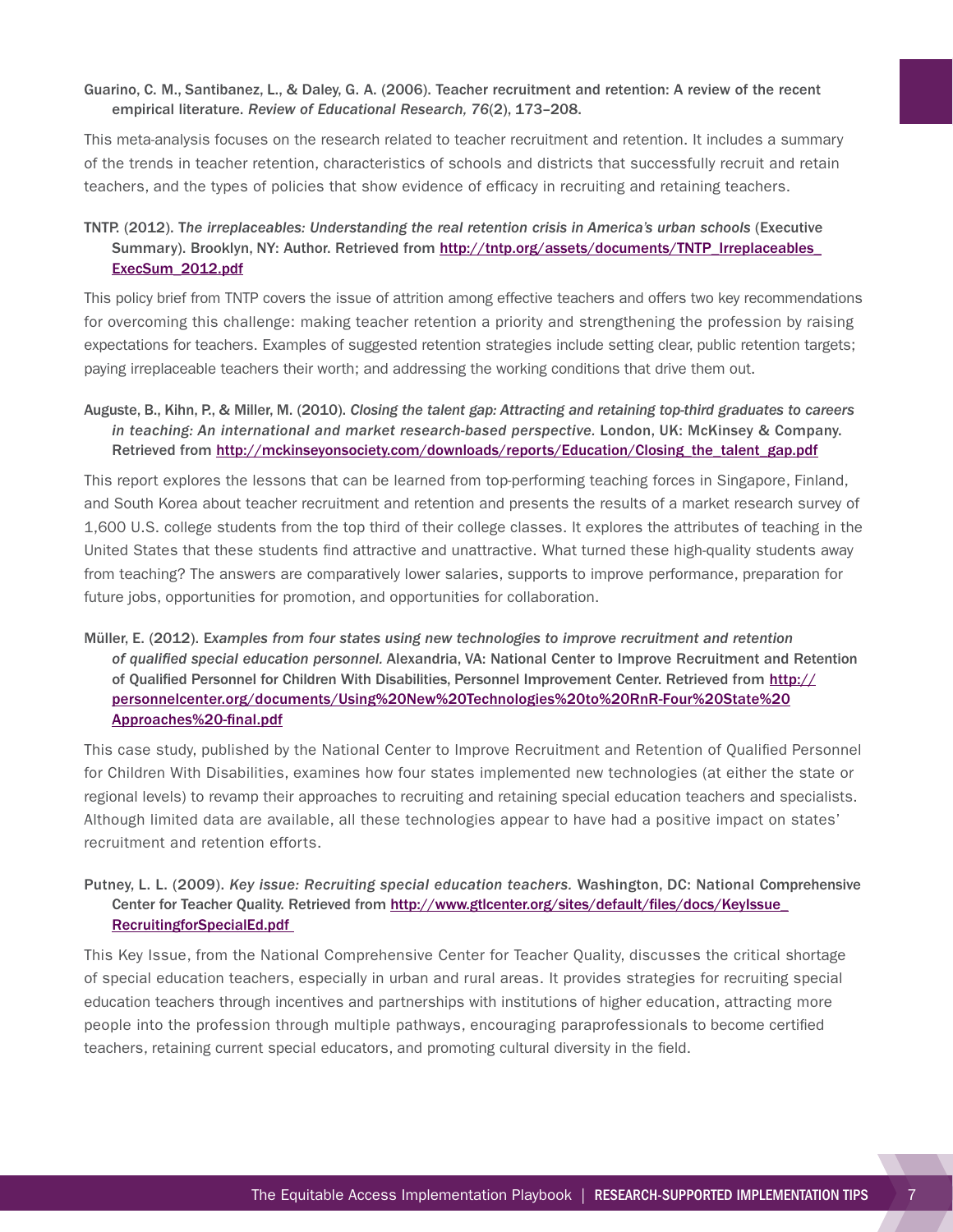Müller, E. (2011). *Special education personnel preparation partnerships: Program features to promote recruitment and retention* (Practice Brief). Alexandria, VA: National Center to Improve Recruitment and Retention of Qualified Personnel for Children With Disabilities, Personnel Improvement Center. Retrieved from [http://personnelcenter.](http://personnelcenter.org/documents/Special%20Education-Related%20Personnel%20Preparation%20Partnerships-HEADINGS.pdf) [org/documents/Special%20Education-Related%20Personnel%20Preparation%20Partnerships-HEADINGS.pdf](http://personnelcenter.org/documents/Special%20Education-Related%20Personnel%20Preparation%20Partnerships-HEADINGS.pdf)

Published by the National Center to Improve Recruitment and Retention of Qualified Personnel for Children With Disabilities, this brief focuses on the collaboration between district personnel-preparation partnership programs and institutions of higher education to boost the recruitment and retention of special education personnel. It finds that the key components of a successful program include collaboration among partners, tailoring programs to meet unique needs, offering flexible methods of course delivery, and reaching out to nontraditional teacher candidates.

The Iris Center. (2015). *Teacher retention: Reducing the attrition of special educators.* Nashville, TN: Vanderbilt University, Peabody College, The Iris Center. Retrieved from [http://iris.peabody.vanderbilt.edu/module/tchr\\_ret/](http://iris.peabody.vanderbilt.edu/module/tchr_ret/)

The IRIS Center developed this five-part online interactive module to highlight how to best support—and therefore retain—special educators, with a particular focus on the key steps that school administrators can take to create a productive and inviting work environment.

Müller, E. (2012). *Using grow your own programs to promote recruitment and retention of qualified special education personnel: Three state approaches* (Case Study). Alexandria, VA: National Center to Improve Recruitment and Retention of Qualified Personnel for Children With Disabilities, Personnel Improvement Center. Retrieved from [http://personnelcenter.org/documents/Grow%20Your%20Own-Three%20State%20Approaches%20PDF-%20](http://personnelcenter.org/documents/Grow%20Your%20Own-Three%20State%20Approaches%20PDF-%20final%20w%20Eve%20edits.pdf) [final%20w%20Eve%20edits.pdf](http://personnelcenter.org/documents/Grow%20Your%20Own-Three%20State%20Approaches%20PDF-%20final%20w%20Eve%20edits.pdf)

Published by the National Center to Improve Recruitment and Retention of Qualified Personnel for Children With Disabilities, this case study describes the approaches that three states have taken to grow their own special education personnel. Grow-your-own programs enable LEAs to recruit and train special education employees from their own communities, often targeting high school students with an expressed interest in education careers, paraprofessionals, or rural educators seeking a career change. Approaches from Arizona, South Carolina, and Utah are highlighted.

Müller, E. (2011). *Using new social media to recruit and retain qualified special education personnel* (Practice Brief). Alexandria, VA: National Center to Improve Recruitment and Retention of Qualified Personnel for Children With Disabilities, Personnel Improvement Center. Retrieved from [http://personnelcenter.org/documents/Using%20](http://personnelcenter.org/documents/Using%20New%20Social%20Media%20to%20Recruit%20and%20Retain%20Qualified%20Special%20Education%20Personnel-HEADINGS.pdf) [New%20Social%20Media%20to%20Recruit%20and%20Retain%20Qualified%20Special%20Education%20](http://personnelcenter.org/documents/Using%20New%20Social%20Media%20to%20Recruit%20and%20Retain%20Qualified%20Special%20Education%20Personnel-HEADINGS.pdf) [Personnel-HEADINGS.pdf](http://personnelcenter.org/documents/Using%20New%20Social%20Media%20to%20Recruit%20and%20Retain%20Qualified%20Special%20Education%20Personnel-HEADINGS.pdf)

Published by the National Center to Improve Recruitment and Retention of Qualified Personnel for Children With Disabilities, this brief highlights best practices from across the United States for employing technology and social media (including Facebook and Twitter) to recruit and retain special education teachers and specialists.

Albert Shanker Institute. (2014). *How do we get experienced accomplished teachers into high-need schools?* [Video]. Washington, DC: Author. Retrieved from [http://www.shankerinstitute.org/audio-visual/how-do-we-get](http://www.shankerinstitute.org/audio-visual/how-do-we-get-experienced-accomplished-teachers-high-need-schools)[experienced-accomplished-teachers-high-need-schools](http://www.shankerinstitute.org/audio-visual/how-do-we-get-experienced-accomplished-teachers-high-need-schools)

In an October 2014 discussion hosted by the Albert Shanker Institute, a panel of experts examined the reasons that students with high needs are disproportionately taught by new, poorly prepared, and inadequately supported teachers who often leave the profession at a high rate. The experts also discussed relevant policy changes that might address this issue as well as ways to attract and retain highly effective teachers in high-need schools.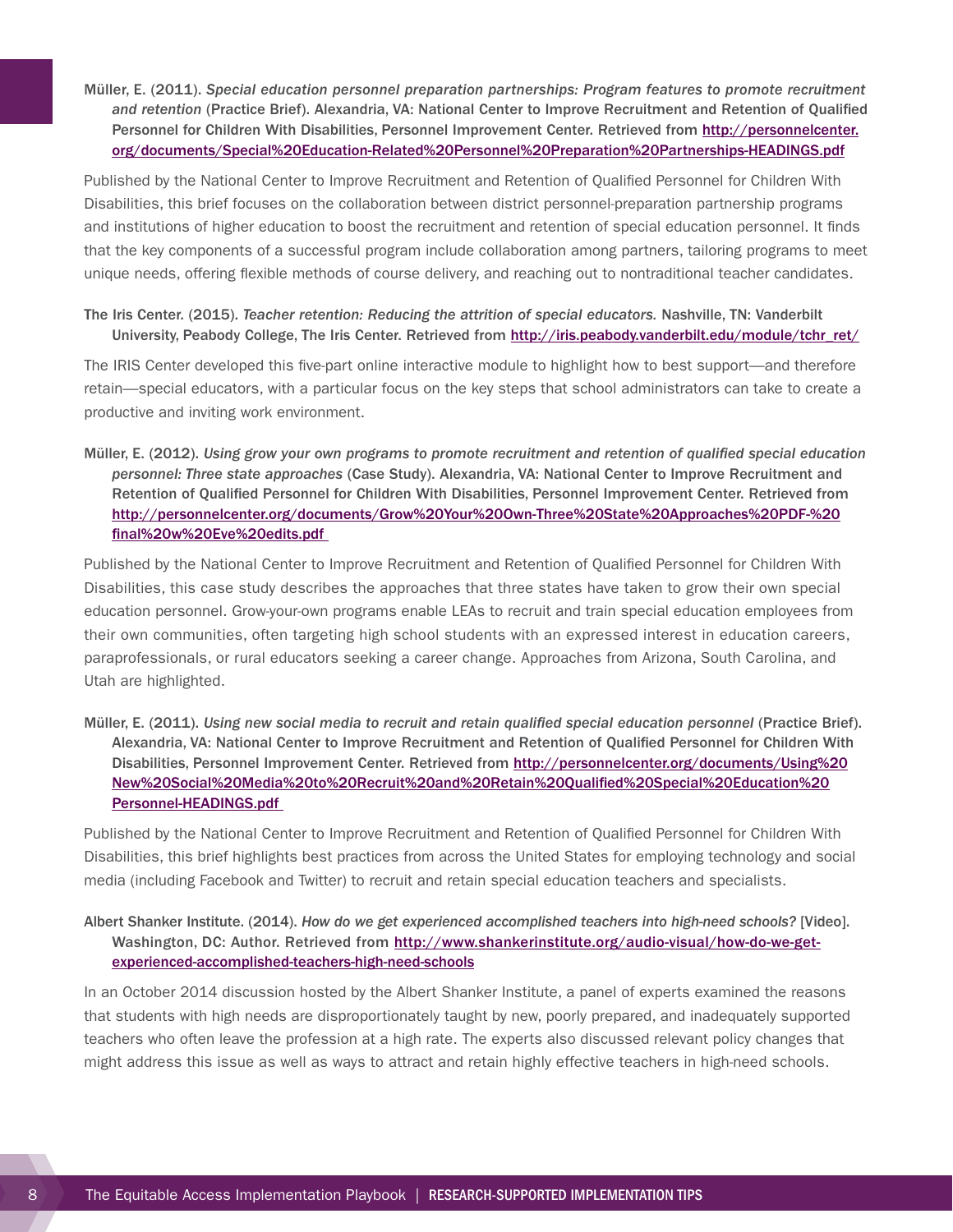<span id="page-12-0"></span>Najera, T. (2015, February 17). *7 steps for a balanced recruitment and retention strategy* [Web log post]. Retrieved from http://blogs.edweek.org/topschooljobs/k-12\_talent\_manager/2015/02/balanced [recruitment\\_retention.html](http://blogs.edweek.org/topschooljobs/k-12_talent_manager/2015/02/balanced_recruitment_retention.html)

Tracy Najera, who is an expert at Battelle for Kids, wrote this *Education Week* blog and details a recruitment and retention strategy approach.

Beesley, A., Atwill, K., Blair, P., & Barley, Z. *Strategies for recruitment and retention of secondary teachers in central region rural schools.* Denver, CO: Mid-continent Research for Education and Learning. Retrieved from <http://files.eric.ed.gov/fulltext/ED544668.pdf>

Using data from the 2003–2004 Schools and Staffing Survey and interviews of principals from high schools and combined schools (K–12, 6–12), this study describes the ways that rural high schools in the Central region have recruited and retained teachers.

## Strategy 4: Induction and Mentoring

The following are tips and recommendations for addressing induction and mentoring challenges at the LEA level. These tips are drawn from the resources cited in this section.

- **Induction and Mentoring Tip 1.** Provide new teachers with a reduced student load.
- **Induction and Mentoring Tip 2.** Establish cross-district principal mentor networks to build the capacity of principal mentors to give actionable feedback and helpful support.
- **Induction and Mentoring Tip 3.** Evaluate any current efforts to provide inservice support, using a survey of preparation program graduates who have received such support.
- **Induction and Mentoring Tip 4.** Identify the most beneficial inservice assistance that educator preparation programs can provide for their graduates and partner schools and identify local partnerships to help provide these supports.
- **Induction and Mentoring Tip 5.** Research inservice assistance and supports to identify the strengths, weaknesses, and effectiveness of induction activities.

- Which of the state strategies are already supported by initiatives or policies in your district?
- Which of the implementation tips resonates most within the context of your LEA's needs?
- ¡ What changes or expansions are needed to support these existing strategies or strategy-related programs?
- If any of these strategies are not yet supported in your district, what actions can your LEA take to begin implementation?
- What does your LEA need from the SEA or the state department of education (e.g., direct technical assistance and guidance documents)?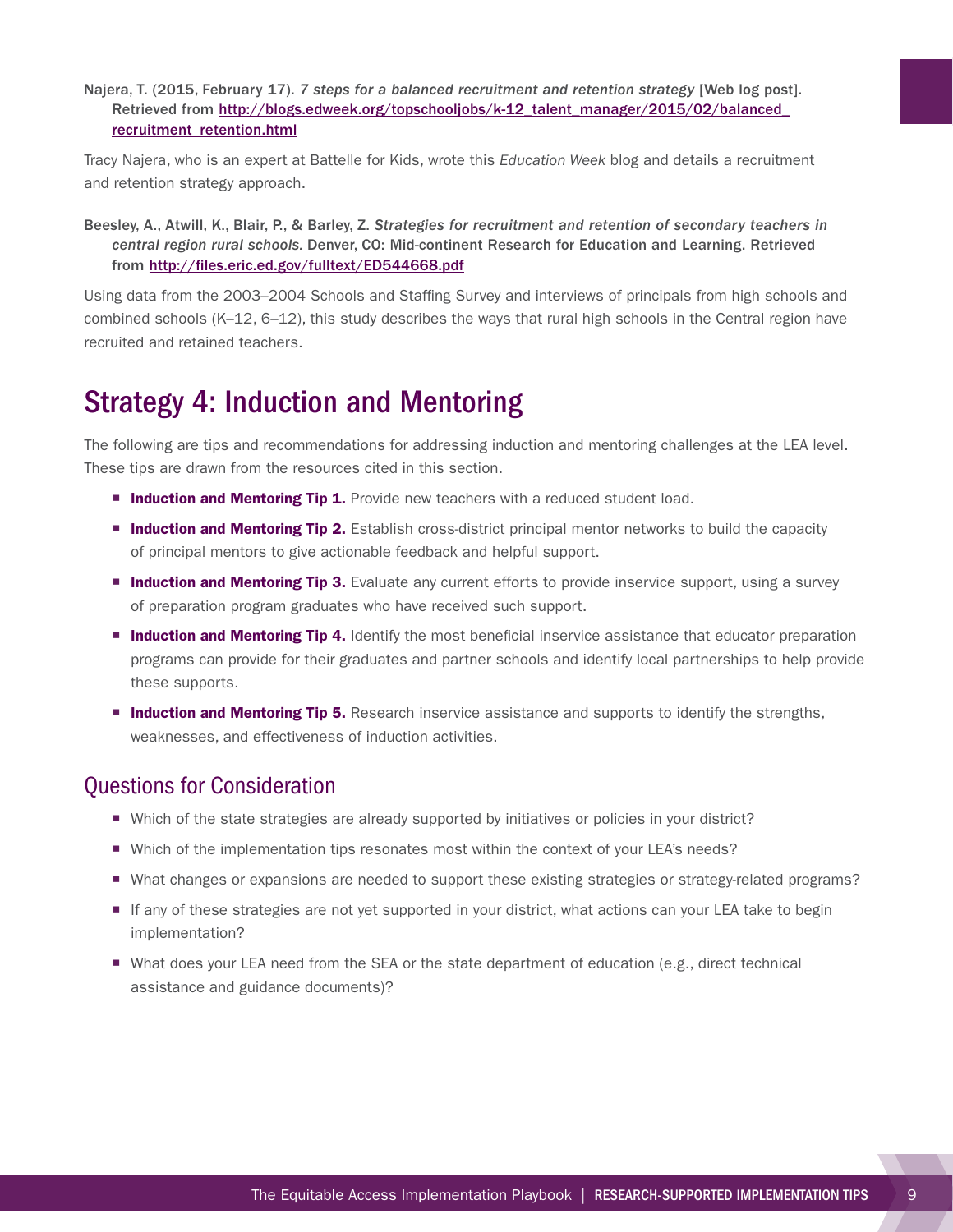<span id="page-13-0"></span>National Commission on Teaching and America's Future. (2007). *The high cost of teacher turnover* (Policy Brief). Washington, DC: Author. Retrieved from [http://nctaf.org/wp-content/uploads/2012/01/NCTAF-Cost-of-Teacher-](http://nctaf.org/wp-content/uploads/2012/01/NCTAF-Cost-of-Teacher-Turnover-2007-policy-brief.pdf)[Turnover-2007-policy-brief.pdf](http://nctaf.org/wp-content/uploads/2012/01/NCTAF-Cost-of-Teacher-Turnover-2007-policy-brief.pdf)

This report discusses the issue of teacher turnover and explains how starting a new teacher's career with a strong mentoring program can help break the cycle of teacher turnover.

Kaufmann, J. (2007). *State induction programs and mentoring for new and beginning teachers* (StateNotes). Denver, CO: Education Commission of the States. Retrieved from<http://www.ecs.org/clearinghouse/76/63/7663.pdf>

This report summarizes mentoring and induction initiatives in all 50 states.

Ingersoll, R., & Strong, M. (2011). The impact of induction and mentoring programs for beginning teachers: A critical review of the research. *Review of Education Research, 81*(2), 201–233.

This review critically examines 15 empirical studies, conducted since the mid-1980s, on the effects of new teacher induction and finds that most studies provide empirical support for the claim that support and assistance for beginning teachers have a positive impact on three sets of outcomes: teacher commitment and retention, teacher classroom instructional practices, and student achievement.

## Strategy 5: Providing Professional Learning Experiences to Teachers in High-Need Schools

The following are tips and recommendations for enhancing professional learning for educators at the LEA level. These tips are drawn from the resources cited in this section.

- **Professional Learning Tip 1.** Reliably implement a comprehensive educator evaluation system to help determine whether the access to great teachers and leaders is equitable in your school, across your district, and across your state.
- **Professional Learning Tip 2.** Build the capacity of principals and coaches in high-need schools to use evaluation frameworks and results to provide actionable feedback and tailor professional learning for individual teachers.
- **Professional Learning Tip 3.** Evaluate and consider expanding the professional development opportunities that colleges of education provide specifically to strengthen teaching in high-need schools.

- Which of the state strategies are already supported by initiatives or policies in your district?
- Which of the implementation tips resonates most within the context of your LEA's needs?
- ¡ What changes or expansions are needed to support these existing strategies or strategy-related programs?
- If any of these strategies are not yet supported in your district, what actions can your LEA take to begin implementation?
- What does your LEA need from the SEA or the state department of education (e.g., direct technical assistance and guidance documents)?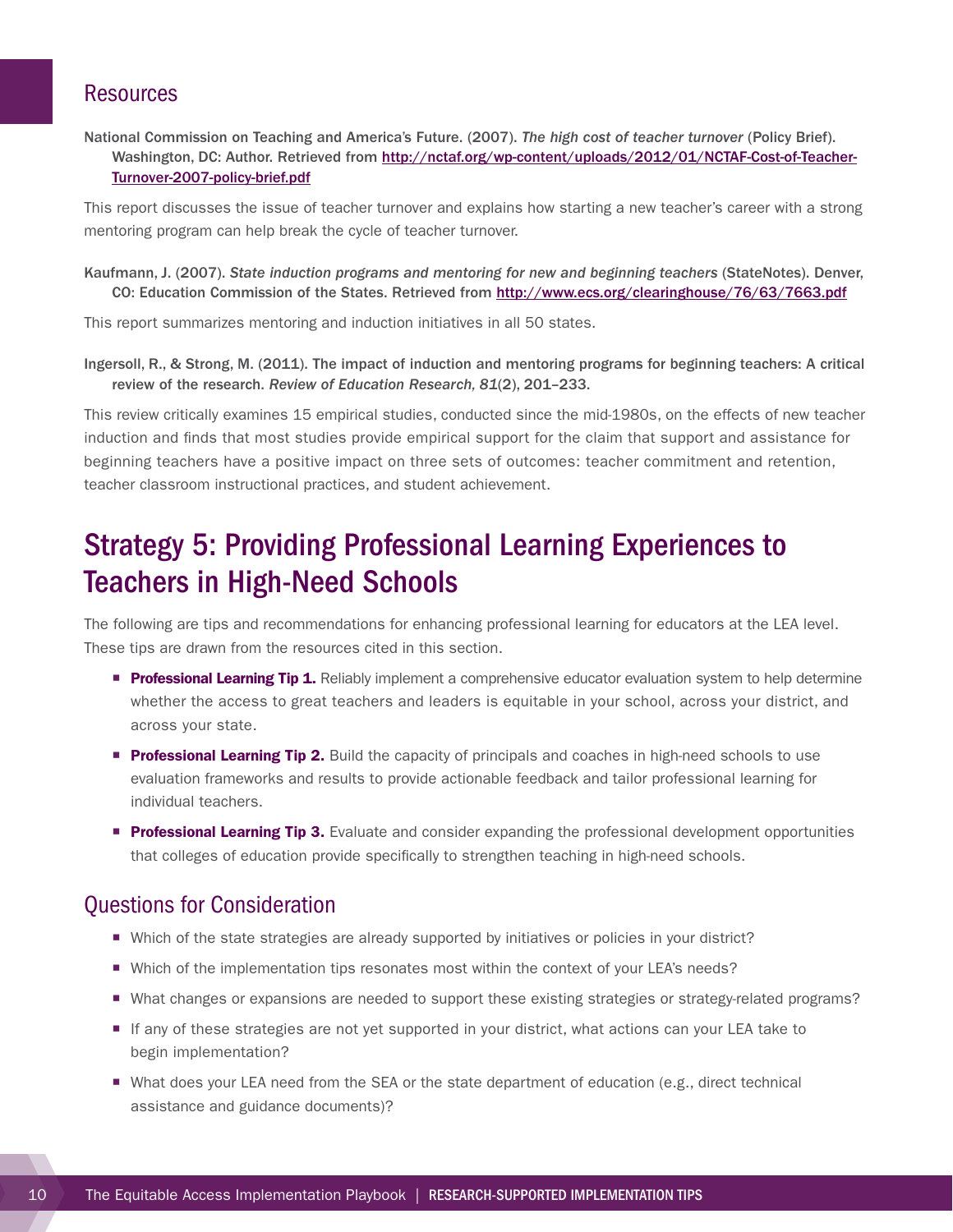National Commission on Teaching and America's Future. (2007). *The high cost of teacher turnover* (Policy Brief). Washington, DC: Author. Retrieved from [http://nctaf.org/wp-content/uploads/2012/01/NCTAF-Cost-of-Teacher-](http://nctaf.org/wp-content/uploads/2012/01/NCTAF-Cost-of-Teacher-Turnover-2007-policy-brief.pdf)[Turnover-2007-policy-brief.pdf](http://nctaf.org/wp-content/uploads/2012/01/NCTAF-Cost-of-Teacher-Turnover-2007-policy-brief.pdf)

This report discusses the issue of teacher turnover and explains how starting a new teacher's career with a strong mentoring program can help break the cycle of teacher turnover.

Kaufmann, J. (2007). S*tate induction programs and mentoring for new and beginning teachers* (StateNotes). Denver, CO: Education Commission of the States. Retrieved from<http://www.ecs.org/clearinghouse/76/63/7663.pdf>

This report summarizes mentoring and induction initiatives in all 50 states.

The Iris Center. (2015). *Teacher induction: Providing comprehensive training for new special educators.* Nashville, TN: Vanderbilt University, Peabody College, The Iris Center. Retrieved from [http://iris.peabody.vanderbilt.edu/](http://iris.peabody.vanderbilt.edu/module/induction/) [module/induction/](http://iris.peabody.vanderbilt.edu/module/induction/)

This five-part online module, created by The IRIS Center at Vanderbilt University, highlights that administrative support is critical for new special education teachers and demonstrates how teacher support can boost effectiveness in the classroom.

Ingersoll, R., & Strong, M. (2011). The impact of induction and mentoring programs for beginning teachers: A critical review of the research. *Review of Education Research, 81*(2), 201–233.

This review critically examines 15 empirical studies, conducted since the mid-1980s, on the effects of new teacher induction and finds that most studies provide empirical support for the claim that support and assistance for beginning teachers have a positive impact on three sets of outcomes: teacher commitment and retention, teacher classroom instructional practices, and student achievement.

National Comprehensive Center for Teaching Quality. (2012). *Generating teaching effectiveness: The role of job-embedded professional development in teacher evaluation* (Research and Policy Brief)*.* Washington, DC: Author. Retrieved from<http://www.gtlcenter.org/sites/default/files/docs/GeneratingTeachingEffectiveness.pdf>

This research and policy brief describes the importance of not only using educator evaluation results to inform professional learning but also incorporating it as a fundamental part of the evaluation process.

Darling-Hammond, L., Wei, R. C., Andree, A., Richardson, N., & Orphanos, S. (2009). *Professional learning in the learning profession: A status report on teacher development in the United States and abroad.* Washington, DC: National Staff Development Council. Retrieved from<http://www.learningforward.org/docs/pdf/nsdcstudy2009.pdf>

This report examines what research has revealed about professional learning that improves teacher practices and student learning.

Althauser, K. (2015). Job-embedded professional development: Its impact on teacher self-efficacy and student performance. *Teacher Development, 19*(2), 210–225.

This study investigates the impact of a districtwide, job-embedded mathematics professional development program on elementary teachers' general and personal efficacy. The results indicate that teachers' general efficacy and student socioeconomic status predicted student achievement in mathematics, supporting the conclusion that job-embedded, sustained professional development may lead to improved student achievement in mathematics.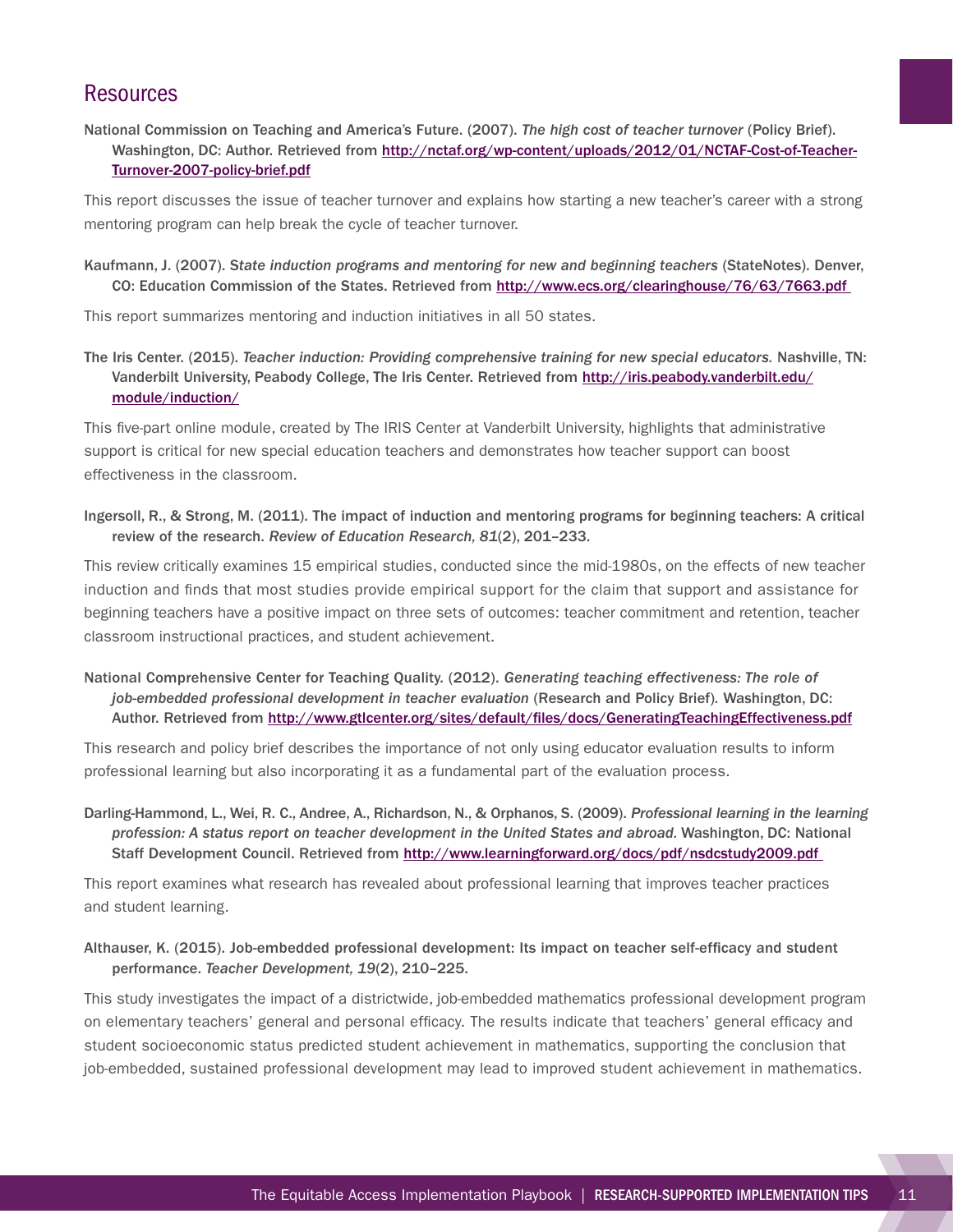### <span id="page-15-0"></span>Making the Most of Educator Evaluations

Darling-Hammond, L. (with Cook, C., Jaquith, A., & Hamilton, M.). (2012). *Creating a comprehensive system for evaluating and supporting effective teaching.* Stanford, CA: Stanford Center for Opportunity Policy in Education. Retrieved from [https://edpolicy.stanford.edu/sites/default/files/publications/creating-comprehensive-system](https://edpolicy.stanford.edu/sites/default/files/publications/creating-comprehensive-system-evaluating-and-supporting-effective-teaching_1.pdf)[evaluating-and-supporting-effective-teaching\\_1.pdf](https://edpolicy.stanford.edu/sites/default/files/publications/creating-comprehensive-system-evaluating-and-supporting-effective-teaching_1.pdf)

This report describes the need for a comprehensive educator evaluation system that should coherently address the criteria and methods for evaluating teachers at key career milestones. It outlines an integrated approach that connects these goals to a teaching-career continuum and a professional development system that supports effectiveness for all teachers at every stage of their careers.

Center on Great Teachers and Leaders. (2014). *Using teacher evaluation data to inform professional learning.*  Washington, DC: American Institutes for Research, Center on Great Teachers and Leaders. Retrieved from [http://www.gtlcenter.org/technical-assistance/professional-learning-modules/using-teacher-evaluation-data](http://www.gtlcenter.org/technical-assistance/professional-learning-modules/using-teacher-evaluation-data-inform-professional-learning)[inform-professional-learning](http://www.gtlcenter.org/technical-assistance/professional-learning-modules/using-teacher-evaluation-data-inform-professional-learning)

This professional learning module delves into practical approaches for using evidence and ratings gathered through performance evaluations to inform professional learning for teachers. In this module, participants will (1) learn how teacher evaluation data are used in self-reflection and formative feedback, (2) practice using teacher evaluation data in planning for professional learning for individuals and the organization, and (3) explore next steps for ensuring that school and district structures support a teacher evaluation system focused on professional growth.

## Strategy 6: Compensation and Career Pathways

The following are tips and recommendations for addressing compensation challenges at the LEA level. These tips are drawn from the resources cited in this section.

- **Compensation Tip 1.** Consider perspectives of teachers and leaders by surveying effective teachers and leaders currently working in high-poverty schools to determine what effect, if any, financial compensation has on their decisions to move to or stay in high-need schools.
- **Compensation Tip 2.** Provide nonmonetary incentives (e.g., reduced class size, teacher aides, increased autonomy, and career ladders) for teachers who work in high-need schools.
- **Compensation Tip 3.** Examine local and national incentive-based programs for lessons learned in encouraging teachers to stay in or move to high-need schools.
- **Compensation Tip 4.** Support local innovation related to recruitment and retention incentives (e.g., housing incentives and local market-based salary bonuses) as well as career advancement opportunities that encourage effective teachers to stay in hard-to-staff schools.

- Which of the state strategies are already supported by initiatives or policies in your district?
- Which of the implementation tips resonates most within the context of your LEA's needs?
- What changes or expansions are needed to support these existing strategies or strategy-related programs?
- ¡ If any of these strategies are not yet supported in your district, what actions can your LEA take to begin implementation?
- What does your LEA need from the SEA or the state department of education (e.g., direct technical assistance and guidance documents)?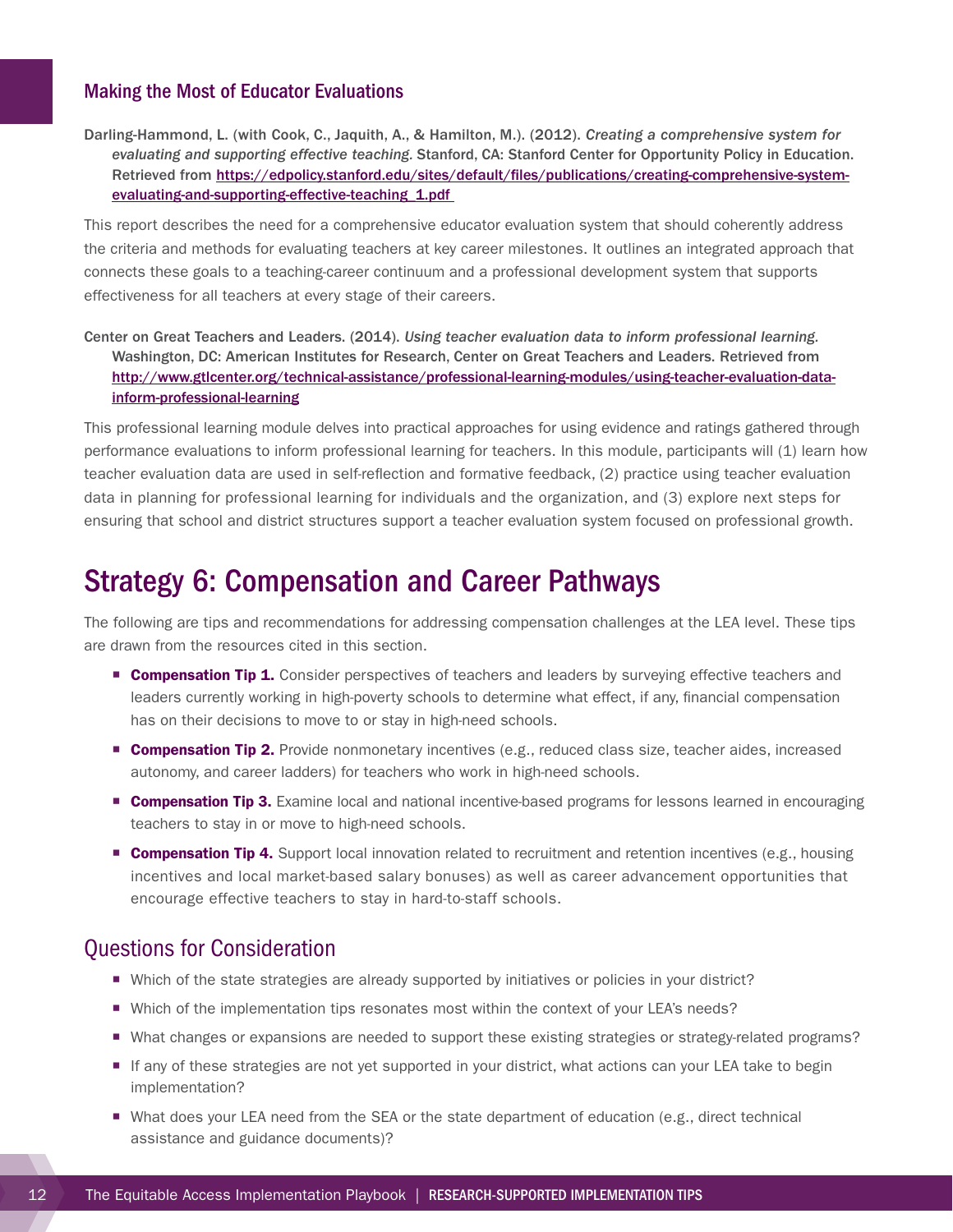### Imazeki, J. (2005). Teacher salaries and teacher attrition. *Economics of Education Review, 24*(4), 431–449. Retrieved from<http://www-rohan.sdsu.edu/~jimazeki/papers/EERAugust2005.pdf>

This study examines the relationship between salary and attrition, distinguishing between interdistrict transfer attrition and district exit attrition. The author finds that teachers who transfer respond most strongly to salary increases relative to neighboring districts. This study may provide support for district-level, salary-based retention strategies.

### Hanushek, E. A., & Rivkin, S. G. (2007). Pay, working conditions, and teaching quality. *The Future of Children, 17*(1), 69–86. Retrieved from [http://www.princeton.edu/futureofchildren/publications/docs/17\\_01\\_04.pdf](http://www.princeton.edu/futureofchildren/publications/docs/17_01_04.pdf)

This Texas public schools study examines using increases in compensation to improve overall teacher quality. The authors conclude that such increases in compensation may not be effective. Consequently, they suggest lowering barriers to entry into the profession and linking compensation to career advancement as more effective strategies. This study may inform the development of compensation reforms and provide evidence for particular types of compensation-based strategies.

### Guarino, C. M., Santibanez, L., & Daley, G. A. (2006). Teacher recruitment and retention: A review of the recent empirical literature. *Review of Educational Research, 76*(2), 173–208.

This article is a meta-analysis of the research surrounding teacher recruitment and retention. It summarizes trends in teacher retention, the characteristics of schools and districts that successfully recruit and retain teachers, and the types of policies that show evidence of efficacy in recruiting and retaining teachers. It finds that (1) overall higher teacher salaries are associated with lower teacher attrition, (2) teachers are responsive to salaries outside their districts and their profession, and (3) self-reported dissatisfaction with salary in surveys was associated with higher attrition and decreased commitment to teaching.

### Auguste, B., Kihn, P., & Miller, M. (2010). *Closing the talent gap: Attracting and retaining top-third graduates to careers in teaching: An international and market research-based perspective.* London, UK: McKinsey & Company. Retrieved from http://mckinseyonsociety.com/downloads/reports/Education/Closing the talent gap.pdf

This report explores the lessons that can be learned from top-performing teaching forces in Singapore, Finland, and South Korea about teacher recruitment and retention and presents the results of a market research survey of 1,600 U.S. college students from the top-third of their college classes. It explores the attributes of teaching in the United States that these students find attractive and unattractive. With regard to compensation, the research inquired about the attractiveness of the following job attributes: If you do well, you would be paid appropriately, you can support a family on the salary, it pays appropriately for the skills and effort you would bring, starting salaries are competitive, and salaries increase appropriately in the long term. For each attribute, fewer than one fifth of these high-performing college students believed teaching fared well, whereas two thirds to four fifths believed that their nonteaching alternative career option did fare well.

### Azordegan, J., Byrnett, P., Campbell, K., Greenman, J., & Coulter, T. (2005). *Diversifying teacher compensation* (Issue Paper). Denver, CO: Education Commission of the States. Retrieved from [http://www.ecs.org/](http://www.ecs.org/clearinghouse/65/83/6583.pdf) [clearinghouse/65/83/6583.pdf](http://www.ecs.org/clearinghouse/65/83/6583.pdf)

This issue paper provides a literature review of teacher compensation and reforms and some specific policy examples. It may provide helpful background on compensation policies and evidence to support compensation strategies and reforms.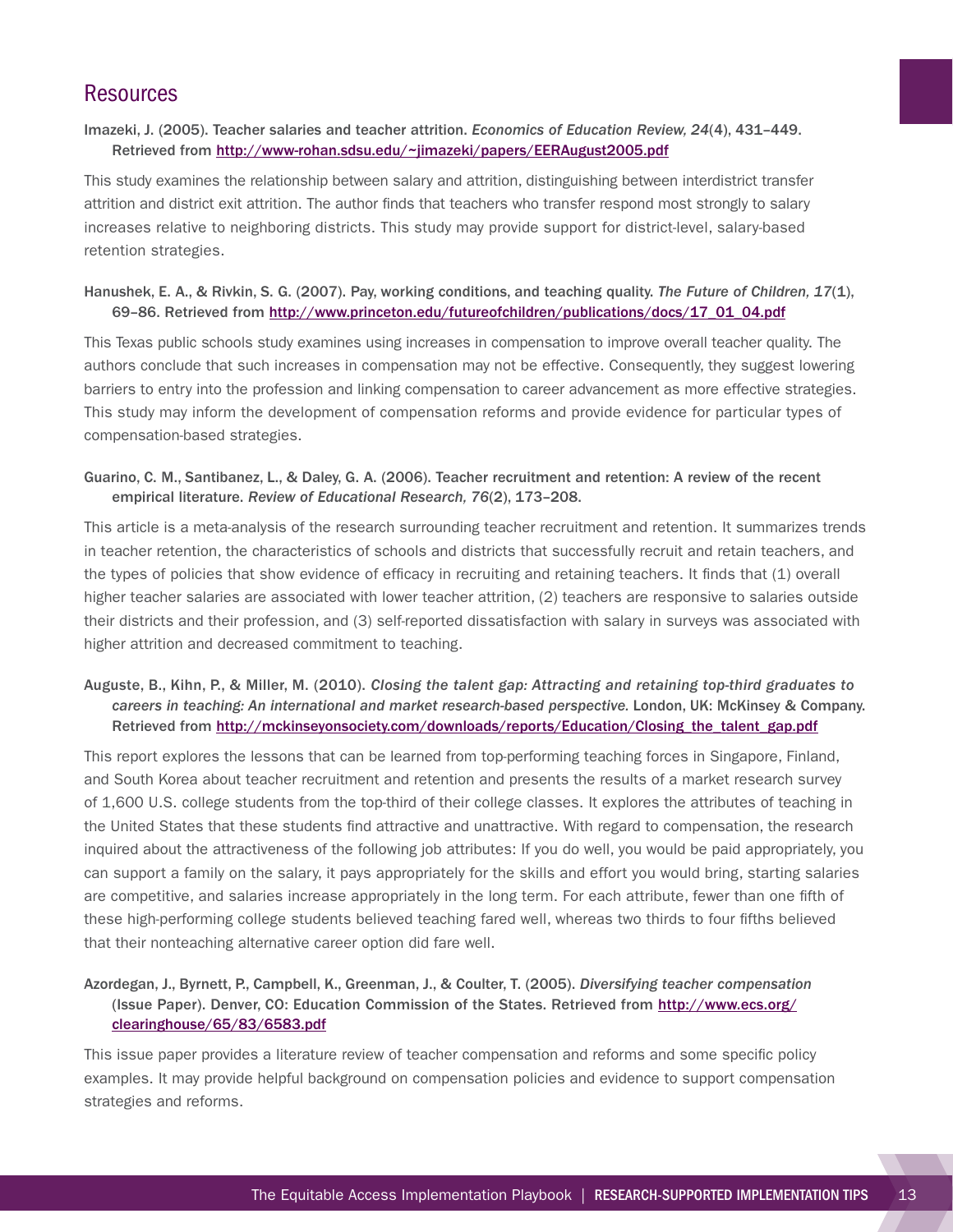### <span id="page-17-0"></span>Hassel, E. A., Hassel, B. C., & Kowal, J. M. (2007). *Improving teaching through pay for contribution.* Washington, DC: National Governors Association, Center for Best Practices. Retrieved from [http://www.nga.org/files/live/sites/](http://www.nga.org/files/live/sites/NGA/files/pdf/0711IMPROVINGTEACHING.PDF) [NGA/files/pdf/0711IMPROVINGTEACHING.PDF](http://www.nga.org/files/live/sites/NGA/files/pdf/0711IMPROVINGTEACHING.PDF)

This policy brief begins by examining the current common teacher pay system and its potential shortcomings. It then offers a range of possible reforms to this system and the merits and limitations of each. Finally, it addresses specific considerations and best practices when implementing compensation reforms. This article may provide evidence to support compensation reforms plus best practices for planning implementation of these reforms.

### Jerald, C. (2009). *Aligned by design: How teacher compensation reform can support and reinforce other educational reforms.* Washington, DC: Center for American Progress. Retrieved from [http://cell.uindy.edu/docs/TAP/](http://cell.uindy.edu/docs/TAP/AlignedByDesign.pdf) [AlignedByDesign.pdf](http://cell.uindy.edu/docs/TAP/AlignedByDesign.pdf)

This policy brief from the Center for American Progress examines methods for aligning compensation systems with overall strategic human resource strategies. Specifically, it examines the Teacher Advancement Program, the challenges associated with implementing policy alignment that may impact human resources, and recommendations for alignment. This article may provide support for reforming compensation to better align with human capital management and provide general information on potential compensation reforms.

Heneman, H. G., Milanowski, A., & Kimball, S. (2007). *Teacher performance pay: Synthesis of plans, research, and guidelines for practice.* Philadelphia: University of Pennsylvania, Graduate School of Education, Consortium for Policy Research in Education. Retrieved from [http://www.cpre.org/sites/default/files/policybrief/886\\_rb46.pdf](http://www.cpre.org/sites/default/files/policybrief/886_rb46.pdf)

This policy brief outlines three types of performance-based compensation approaches: school-based performance awards, knowledge- and skill-based pay, and combined plans. It synthesizes the research to date on their effectiveness.

## Strategy 7: School Climate and Conditions

The following are tips and recommendations for measuring school climate and addressing educator working conditions at the LEA level. These tips are drawn from the resources cited in this section.

- **School Climate and Conditions Tip 1.** Ensure that LEAs focus on supporting instructional leadership in high-need schools to provide teaching staff the working conditions they need to succeed for improved teacher recruitment, development, and retention.
- **School Climate and Conditions Tip 2.** Establish opportunities for teacher leaders empower them to collaborate on curriculum and data and provide constructive feedback to peers.
- **School Climate and Conditions Tip 3.** Focus on school staff perceptions of working conditions through surveys, focus groups, and interviews among teachers, other instructional staff, and students. Encourage school leaders to use the resulting data to focus and improve their school improvement plans and their own leadership performance.
- **Example 2 School Climate and Conditions Tip 4.** Improve working conditions to attract, develop, and retain teachers for students from low-income and minority families.
- **E** School Climate and Conditions Tip 5. Encourage school leaders to use climate and working conditions data to focus and improve their school improvement plans and their own leadership performance.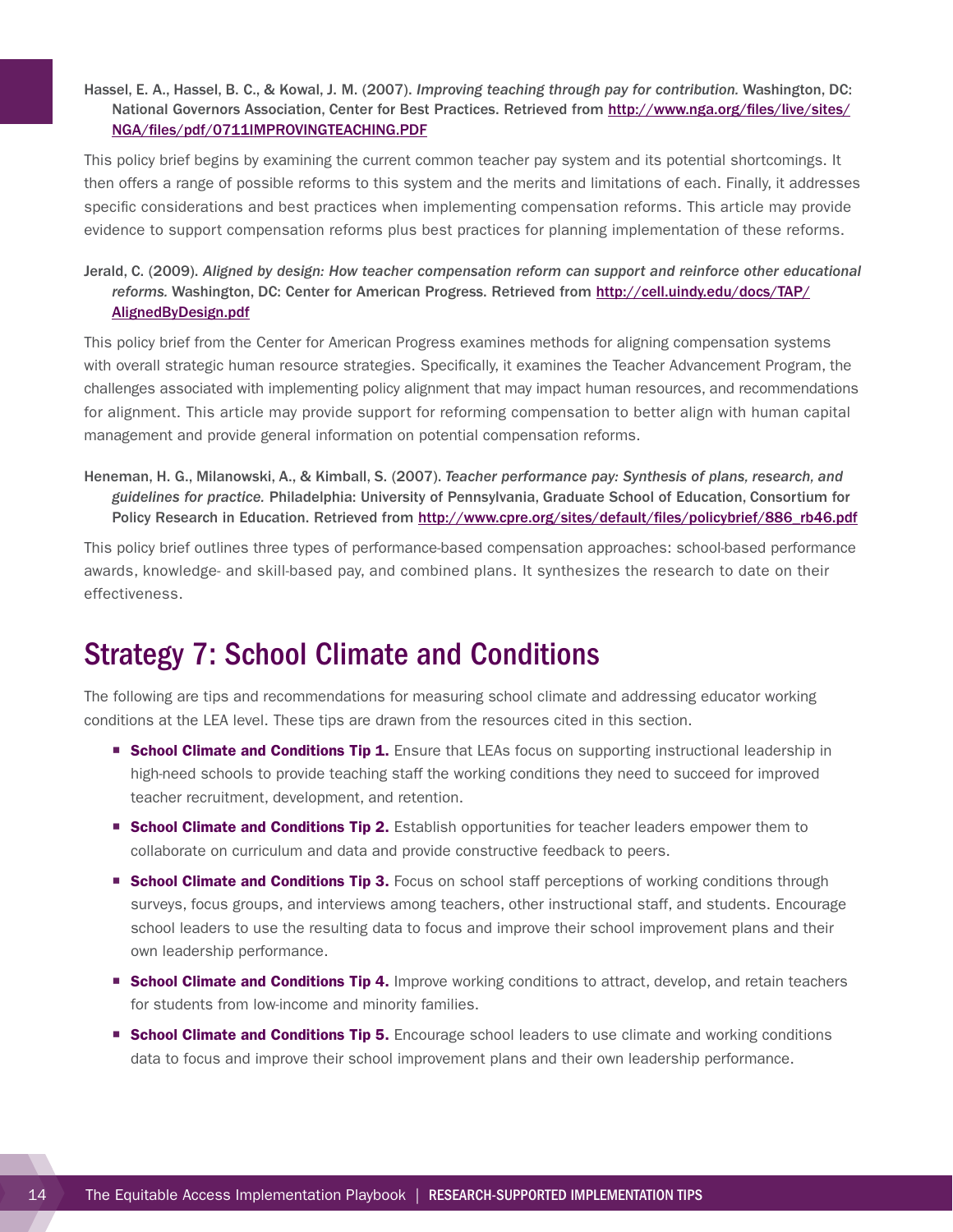## Questions for Consideration

- Which of the state strategies are already supported by initiatives or policies in your district?
- Which of the implementation tips resonates most within the context of your LEA's needs?
- ¡ What changes or expansions are needed to support these existing strategies or strategy-related programs?
- ¡ If any of these strategies are not yet supported in your district, what actions can your LEA take to begin implementation?
- What does your LEA need from the SEA or the state department of education (e.g., direct technical assistance and guidance documents)?

### **Resources**

Almy, S., & Tooley, M. (2012). *Building and sustaining talent: Creating conditions in high-poverty schools that support effective teaching and learning.* Washington, DC: Education Trust. Retrieved from [http://edtrust.org/wp-content/](http://edtrust.org/wp-content/uploads/2013/10/Building_and_Sustaining_Talent.pdf) [uploads/2013/10/Building\\_and\\_Sustaining\\_Talent.pdf](http://edtrust.org/wp-content/uploads/2013/10/Building_and_Sustaining_Talent.pdf)

Districts and states must address policy and culture issues that lead to higher rates of teacher dissatisfaction and turnover in schools serving large populations of students from low-income families and minority backgrounds. This report highlights five districts in Louisiana, Massachusetts, North Carolina, and two in California that recognize the importance of teaching and learning conditions. Building and sustaining strong teaching and learning conditions is a key strategy for attracting, developing, and retaining strong teachers in high-need schools. Although each district's approach is different, some consistent themes emerge: a focus on strong leadership, a campuswide commitment to improving instruction by analyzing student data and reflecting on practice, and a collaborative environment that values and rewards individual contribution.

Johnson, S. M., Kraft, M. A., & Papay, J. P. (2012). How context matters in high-need schools: The effects of teachers' working conditions on their professional satisfaction and their students' achievement. *Teachers College Record, 114*(10), 1–39.

This article describes the evidence that suggests that the seeming relationship between student demographics and teacher turnover is driven not by teachers' responses to their students but by the conditions in which they must teach and their students are obliged to learn.

#### Ladd, H. F. (2011). Teachers' perceptions of their working conditions: How predictive of planned and actual teacher movement? *Educational Evaluation and Policy Analysis, 33*(2), 235–261.

This quantitative study examines the relationship between teachers' perceptions of their working conditions and their intended and actual departures from schools. Based on rich administrative data for North Carolina combined with a 2006 statewide survey administered to all teachers in the state, the study documents that working conditions are highly predictive of teachers' intended movement away from their schools, independent of other school characteristics, such as the racial mix of students. Moreover, school leadership, broadly defined, emerges as the most salient dimension of working conditions.

Center on Great Teachers and Leaders. (2014). *Understanding teaching conditions.* Washington, DC: American Institutes for Research, Center on Great Teachers and Leaders. Retrieved from [http://www.gtlcenter.org/](http://www.gtlcenter.org/technical-assistance/professional-learning-modules/understanding-teaching-conditions) [technical-assistance/professional-learning-modules/understanding-teaching-conditions](http://www.gtlcenter.org/technical-assistance/professional-learning-modules/understanding-teaching-conditions)

Teaching conditions play a significant role in teacher retention, teacher effectiveness, and ultimately student learning. This adaptable professional learning module (1) explains how teaching conditions at the state, district,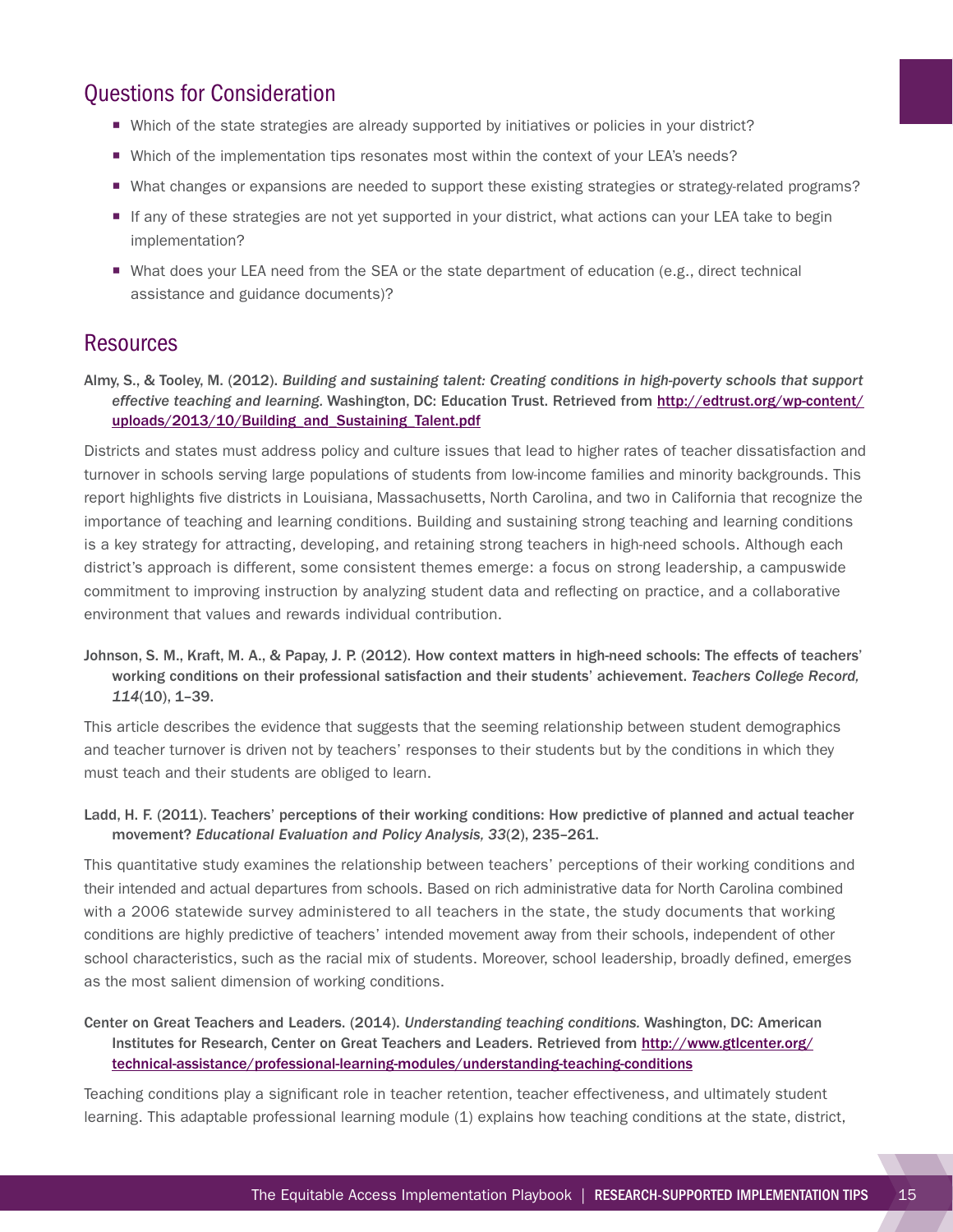and school levels can create a more positive teaching and learning environment; (2) explains how to use data on teaching conditions to improve educator effectiveness; and (3) presents resources that support effective school improvement planning by using data on teaching conditions.

### Markov, D., & Pieters, A. (2012). *The MetLife survey of the American teacher: Teachers, parents and the economy.*  New York, NY: MetLife Foundation. Retrieved from [http://www.metlife.com/assets/cao/contributions/](http://www.metlife.com/assets/cao/contributions/foundation/american-teacher/MetLife-Teacher-Survey-2011.pdf) [foundation/american-teacher/MetLife-Teacher-Survey-2011.pdf](http://www.metlife.com/assets/cao/contributions/foundation/american-teacher/MetLife-Teacher-Survey-2011.pdf)

This publication reports the results from telephone interviews of teachers, online surveys of parents, and online surveys of students in Grades 3–12. The primary findings state that teachers have lower job satisfaction than in previous years. Education was affected by the economic downturn, and although parent and community involvement has increased, it is still a challenge for some schools. The interviews of teachers found that those teachers with high job satisfaction are more likely than teachers with low job satisfaction to rate their preservice training as excellent or good in preparing and supporting them to engage parents effectively. However, a causal link cannot be made based on these data.

### Allensworth, E., Ponisciak, S., & Mazzeo, C. (2009). *The schools teachers leave: Teacher mobility in Chicago Public Schools.* Chicago, IL: University of Chicago, Consortium on Chicago School Research. Retrieved from [https://ccsr.uchicago.edu/sites/default/files/publications/CCSR\\_Teacher\\_Mobility.pdf](https://ccsr.uchicago.edu/sites/default/files/publications/CCSR_Teacher_Mobility.pdf)

This study of teacher attrition patterns in high-need Chicago Public Schools finds that, at least at the elementary school level, teachers' perceptions of parents as partners in students' education are strongly related to their decisions to remain in their respective schools. Indeed, teacher-parent relationships were found to account for much of the difference in teacher retention rates between low-income, African-American schools, and other schools.